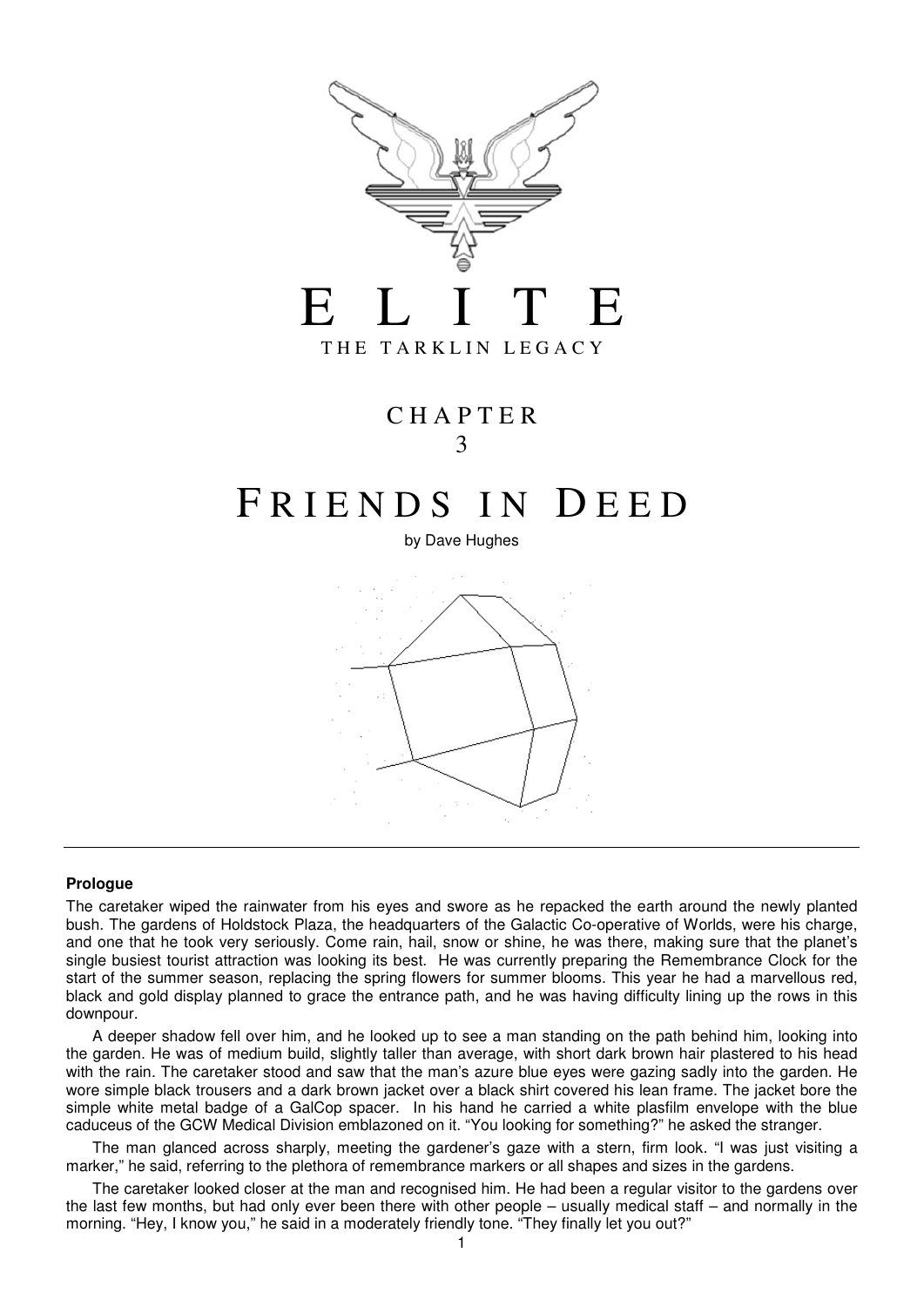The figure was silent for a long moment. "Yes," he eventually said. "I'm free to go."

"You going to go anywhere in particular?"

 Again, there was a silence. "Back out there, I suppose," the man murmured, flicking his head upwards towards the heavens and the vast reaches of the space beyond. "There's not much left for me anywhere else."

 The caretaker knew this man's history – not many people on Lave hadn't heard the story, especially since the news stations had covered his capture and trial. Former Elite combateer Lewis Tarklin, who saved the planet Ausis from a Thargoid invasion then lost his mind, embarking on a killing spree, imagining that the ships he was destroying were all Thargoids and imagining that his dead wife was beside him all the way.

 When he had been captured, he had been tried for piracy and murder, only to be acquitted due to his mental state and given a relatively light sentence thanks to testimony from the Ausis government. Many had spoken out about the reduced sentence, citing that murder was murder, and the criminally insane should be subject to the same treatment as the rest of the 'killers' out there. William Henderick, the counsellor tasked with presenting the case against Tarklin, had led the charge.

 All that had been six months ago, and the public outcry had died down after only a few weeks. Now, no-one really cared much about Tarklin and what he was doing. No-one would much care what happened to him from now on either. The caretaker himself felt that no punishment could have been as bad as what the man had already gone through. Now, looking at him face to face at the end of his treatment, the caretaker could see very little evidence of anything resembling happiness. His eyes were haunted and empty. He watched as, without another word, Tarklin walked on into the garden. Carrying on his work, the caretaker watched as Tarklin knelt down before a holomarker, his head bowed. He stayed there, practically immobile, for nearly half an hour before rising and walking out of the garden, passing the caretaker without a word.

 The caretaker continued to work for nearly ten minutes before curiosity overcame him and he stood to walk over to the marker. It was a simple, small marker, dwarfed by some of the others around it. It projected a single angel in flight, flying in a circle around the emitter in the oblong base. On the base was a brass plate engraved with a simple message:

# **RIANA FREIDMANN TARKLIN**  YOU LOVED LIFE BUT DIED FOR NOTHING I MISS YOU

A small receptacle was build into the base, and in there were two shining objects. The caretaker lifted them out and studied them. One was a golden depiction of the GalCop symbol, the Robotic Avian, with the word ELITE emblazoned across the widest arms. It was given only to Elite combateers, and was a record of their achievements. Each badge was unique, made by artisans to reflect the career and personality of the pilot who had earned it, and within was a chip containing the service and kill record of that pilot. Disposing of the badge was an offence, but in Tarklin's case it meant only one thing – he had been stripped of his Elite status. The other item was a white metal finger ring, plain and unadorned: a wedding ring.

#### **Part 1**

The plain stonewall façade of the Cowell & MgRath office in Lave's capital city belies the sheer volume of operations that are centred there. From this small Ashoria-based office turn the wheels that propel the manufacture and distribution of spaceships to all corners of the Co-operative. Tarklin stepped into the doorway, out of the pounding rain, and beheld the hub of activity within: a single curved desk with a middle-aged woman perched behind it. The air reeked of anticlimax.

 Tarklin approached the desk and handed the woman the envelope he was carrying. "My name's Tarklin," he said. "I'm here to collect a ship."

 The woman opened the envelope and drew out the document inside. It was a copy of Tarklin's qualification certificate as a pilot and combateer. With it, Tarklin was starting again as a rookie pilot with a combat rating of Harmless. No longer was he an Elite combateer or a respected pilot. He was Commander Lewis Tarklin, lunatic and murderer of children. The woman glanced up at him, no doubt comparing his face to the holopic on the certificate, and in her eyes was the look that he was so accustomed to. Disdain. Disapproval of the psychopath that can walk so coolly amongst decent people. She passed the certificate back to Tarklin and motioned to a door set into the rear wall of the office. "Mr Hendry is expecting you," she said coldly. "Through there then first door on the left."

 Tarklin strode to the door, which hissed open in front of him. A couple of metres down the hall was a door bearing a name plate: SIMMON HENDRY: DEPUTY OPERATIONS MANAGER. He pushed the buzzer and the door immediately hissed open. The familiar red-haired figure of Simmon Hendry sat behind a small wooden desk that was covered in sheets of plasfilm. As soon as he saw Tarklin enter, he grinned and turned quickly to the small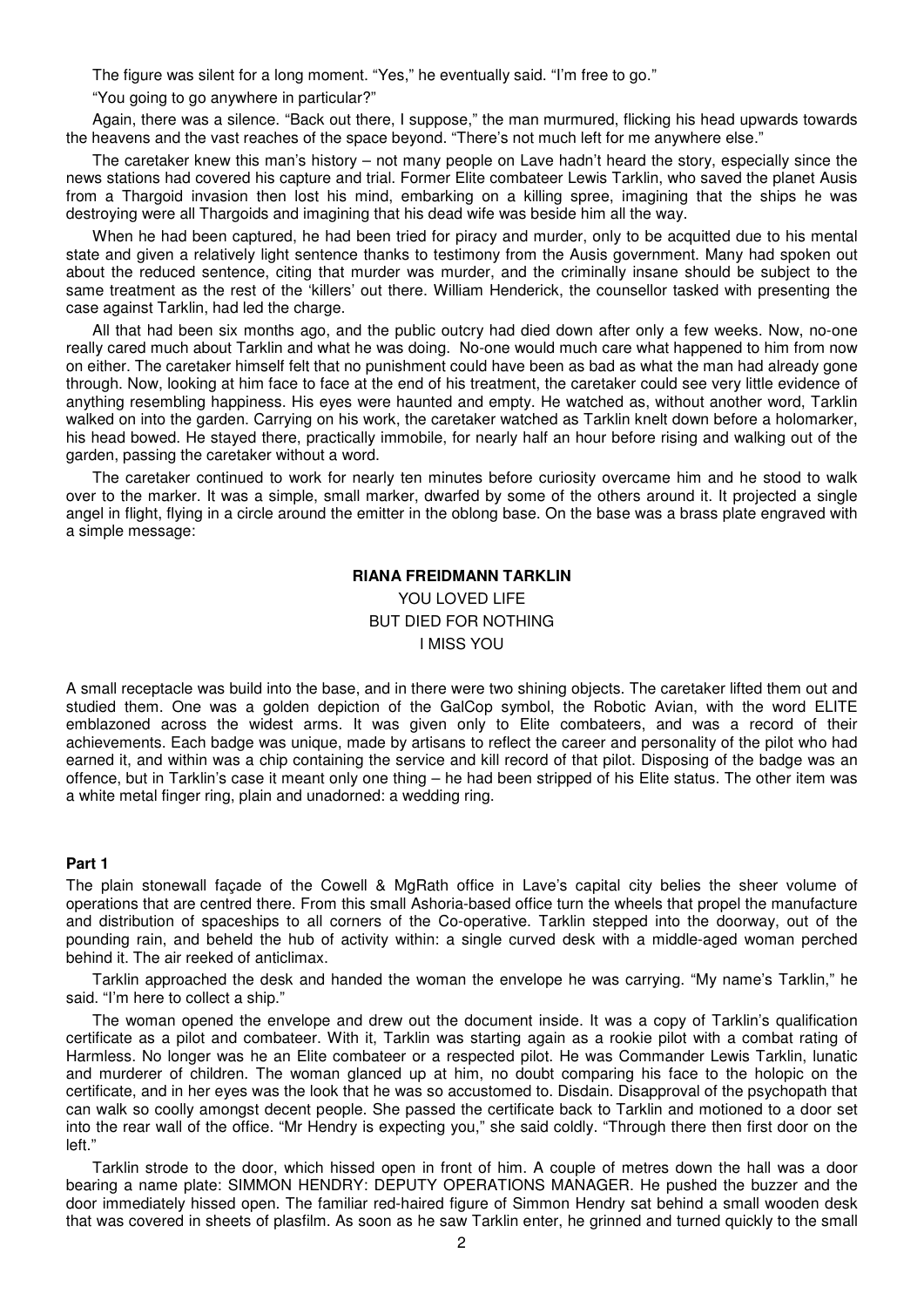videocomm screen on his desk. "Sorry, Drew, someone important just came in – I'll call you back later," he said before slamming the lid down. "Lewis!" he exclaimed, standing and greeting Tarklin enthusiastically in the doorway. Tarklin had to admit that in the decade or so he had known Hendry the man very rarely did anything with less than his full enthusiasm. To Tarklin's surprise, Hendry pushed him back out of the door and into the main reception again. "Carlene," he called to the receptionist, "call the spaceport and have my shuttle prepared for launch, please."

 Hendry took Tarklin to the back of the building, where he practically bundled him into his car. "Would you like to let me in on where we're going?" he asked.

 Hendry grinned again, "Of course! We're going to get you kitted out with a nice new ship." Hendry thought for a moment. "Actually, it's more of a second hand ship, but I'm sure you'll like it."

"You're taking me personally?"

 "Only the best service for the best customers!" Hendry laughed, smoothing down his beard, "You've had a bad time of it recently, so it's the least I can do for an old friend."

 The ride to the spaceport was frustration exemplified. Hendry would say nothing about the ship, dismissing all questions with a dismissive wave and a sly chuckle. Instead, he talked about how his career in Cowell & MgRath had progressed (he was now supervising Cobra hull manufacture teams) and how things on Lave had changed since Tarklin left for the stars. He mentioned how impressed he had been to hear that Tarklin had made Elite, and how distressed he had been to hear that he had been accused of piracy.

"I read what you did for me at the tribunal," Tarklin said quietly. "I wanted to thank you for it."

 Hendry shook his head. "No need – I've known you longer than anyone in this city and someone needed to fight your corner. It was worth it to score some cheap points against that sanctimonious bastard Hendrick. Mind you, if I'd known that you had the support of the entire Ausis government, I might have stayed at home!" Hendry glanced sidelong at Tarklin, his face now more serious. "How are you now anyway?"

 "I'm apparently as good as any hospital treatment is going to get me. The psychologists say that getting back into the outside world is the next step."

"That's good progress, Lewis. You were pretty ill there for a while – you had a lot of us worried."

"I was seeing Thargoids everywhere, Simmon," Tarklin said sharply. "I was more than 'pretty ill'!"

 Hendry asked about Tarklin's family and if he had been to see them since he returned. Tarklin replied that he had seen them a few times, both at his mother's home in New South and at the hospital. Four months after an initial visit to the hospital following the trial, his father had even spared a few more precious hours of leave from the Navy to visit his wayward son in hospital and tell him how disappointed he was in him. General Aaron Tarklin had, however, wished his son a good recovery and even embraced him before departing.

 "You see," Hendry had said, "the thing about your dad has always been that he can't relate to anyone not in uniform. You stick your flight suit on, it would make him more at ease with you!"

"Did you hear about what he did after the tribunal?"

Hendry nodded seriously, "Yeah, that was...deep."

 They referred to the fact that as soon as the good General had heard that his son was suffering delusions, he had made the trip back from the front line to see what he could do. He had risked a lot by entering the same room as his son and just standing there. Tarklin remembered the oddity of that encounter, when his brain had been screaming at him to run or rend the carapace from the Thargoid who he could see before him, but then a memory overwhelmed that image and suddenly he thought he could see his father. There were smells assaulting his senses, telling his mind that this was no ordinary Thargoid in front of him. For the briefest of seconds, Tarklin saw his father before him in uniform, then the image became stronger, and for the first time, doubt came into his mind about what he was seeing. He had called for his father, and his father was there – tentatively reaching out to his son. Lewis responded, and his recovery had begun in earnest from that point on.

 They sat in companionable silence for the last few minutes of the journey, bringing them to the terminal building for the Ashoria Spaceport. He didn't have much of a chance to appreciate the building, since the car descended almost immediately into the underground parking bays. They parked up and rode the elevator to the terminal. Hendry strode to the main desk and flashed a card at a staff member who nodded and buzzed them through a door behind him. On the way, Hendry explained to Tarklin that the shipyard had a private contract for transport from planet to space, and had their own shuttle. True enough, the passageway ended at a windowed door which showed an orbit shuttle beyond. They embarked, and Hendry fired up the little ship. Only minutes later, after clearance had been granted, Hendry powered the shuttle through the atmosphere. Once the rich blue of the sky had darkened to the blackness of space, Hendry wheeled the ship around and hit the acceleration thrusters. "That's us on the way – just a few minutes to the station."

 Sure enough, it felt like no time before the slowly spinning shape of a Coriolis station appeared on the screen. Cowell & MgRath's main shipyard was in a Coriolis station in position far above Lave's northern polar icecap. It was here that the company's main Cobra manufacturing plant was located, and it was here that they were headed. Hendry deftly piloted the little shuttle towards it, lining it up with the docking slit and matching roll perfectly as they passed through the egress. To Tarklin's surprise there was no transit to a docking bay – the shuttle simply passed into the spacious interior of the station. "Welcome," Hendry said, "to the construction yard."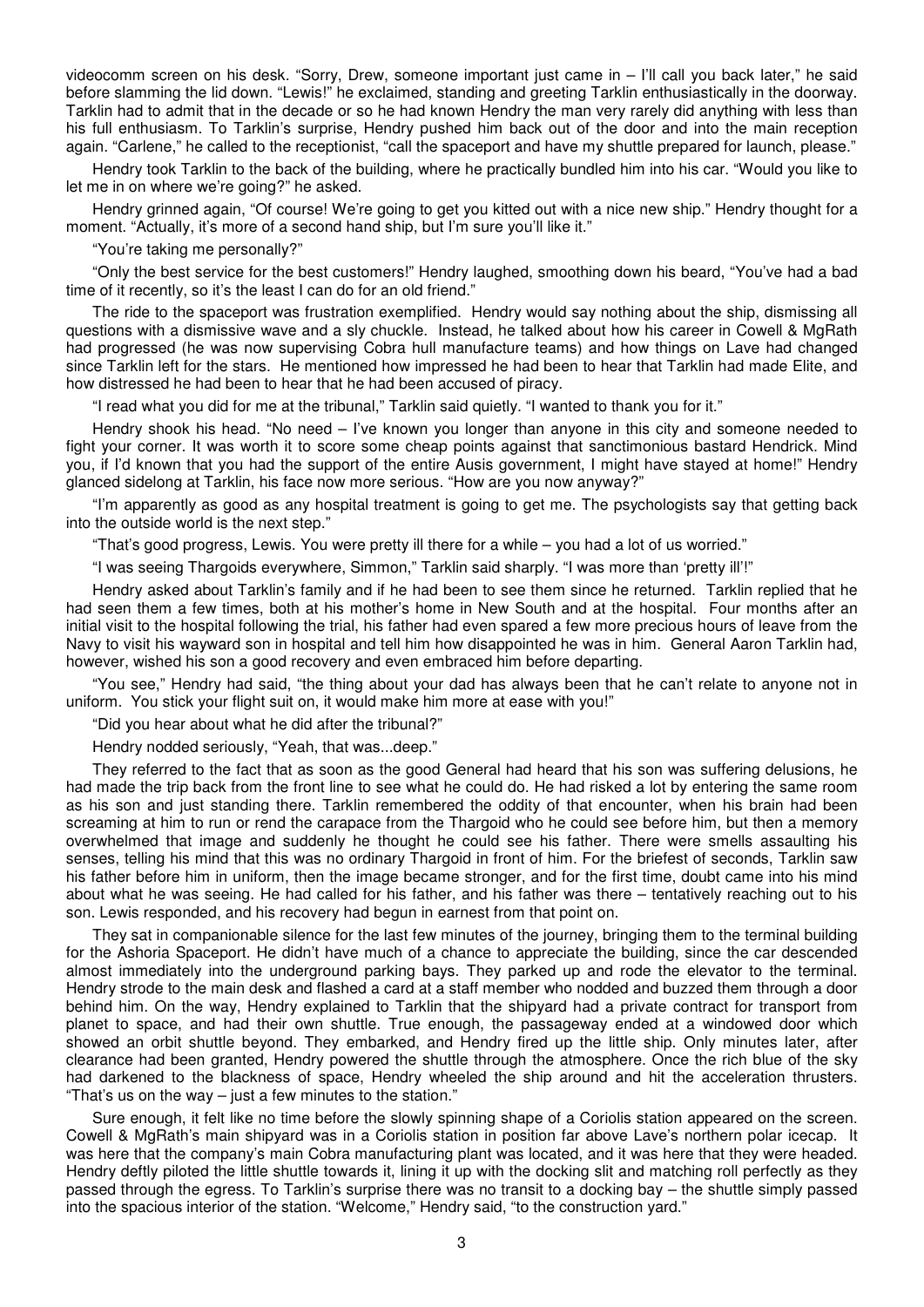#### **Part 2**

Inside the station there were dozens of construction frames. Most of them contained ships in various stages of being built and all of them were lit by powerful lights. Construction modules zipped around like fireflies, some carrying components in their claw-like arms. Hendry weaved through the network with a practiced hand. "Lewis, we had a fair bit of notice that you would be wanting a ship, you know," he said. "That gave me time to put a few things into motion. I pulled a few strings and managed to source you something special."

 Hendry grinned as he wheeled the shuttle around to face a nearby construction frame which held a Cobra Mk III in its arms. "I had to do a lot of the work myself and make sure that the original specification was met, but I think you will find this ship somewhat...familiar."

 As they closed, he began to make out the features of the ship. It lurked there, low and wide, with the front facet reflecting the lights from the construction frame. The tapered shape of the 'wings' gave it more an impression of a bird in flight than the serpentine creature it had been named for. Tarklin had always loved the shape of the Cobra. It was a sleek, graceful looking ship, hiding a deadly combat effectiveness under its low slung profile. The last decade of his life had been spent flying one of them and pursuing many others in combat, so he knew every line and facet of the hull. There was the spine of the ship, the central hump beneath which lay the cargo bay. There was the front panel, with the forward laser assembly barely visible above the sensor tube. The shuttle angled round to the Cobra's port side, and the ship's nameplate was just visible on the rearmost panel. Tarklin could see writing on the panel, which was strange – most new ships were nameless until the pilot boarded and decided on a name. Tarklin looked over at Hendry, who had a small, quiet smile on his face. "It took a lot of fast talking, Lewis," he said. Tarklin turned back to the sight through the front viewport, and could now read the nameplate: LEGACY.

Silence commanded the cabin for a long moment, then Tarklin spoke. "That must have taken a lot of work."

 Hendry nodded, "She was under a strict decommissioning order. It took weeks to convince the Judicial department that I could strip the ship clean within budget. They checked *everything.*"

 A wide range of emotions were coursing through Tarklin at seeing this ship. It was the ship he had reached Elite status in – the ship he had equipped with all manner of illegal and dangerous items. It was the ship in which he had flown to Ausis to find Riana, and it was the ship he had taken to after her death, still convinced she was alive and well despite her cryo-suspended body being sealed in one of the cryopods to the rear of the bridge. The TradeShip Legacy held a lot of memories, not all of which were good ones. "I appreciate it, Simmon," he said, laying a hand on his friend's shoulder, "I really do."

 Hendry turned to look at Tarklin. His face looked drawn and tight, and his eyes were glassy. "Lewis, was this not a good idea?"

 Tarklin sighed and shook his head. "It's just that there are a few...bad memories...on that ship." He stopped as he saw Hendry's face pale. "No, it's nothing important – there are far more good memories than bad." He took a breath and collected his thoughts, pushing the memories to the back of his mind. "So, Simmon, what did you leave me in the girl?"

 Simmon smiled. "Well, obviously I had to rip out all of the junk that you installed. It took some doing to get rid of that frenium cooling booster you installed – you must have wired that into just about every single component. It was quite a piece of work too."

Tarklin shrugged non-committally, "It's a simple concept," he said.

 Hendry stared at his friend in shock. "Simple? You managed to install a storage bottle and flow regulator to pipe frenium – a radioactive liquid – safely around your conduit system! Without damaging the lining of the pipework or exposing yourself to a fatal dose in the process!"

 "All I did was to flush the whole system with heptapolymer and allutium so that none of the liquid would ever touch the pipe joints. It protected the metal against the corrosion that frenium can cause."

 Simmon threw his hands up in mock frustration. "See? This is why I hated living with you during university. You actually paid attention to the stuff you were being taught!! I bet you went and learned all this on your own, didn't you?" Tarklin shrugged and nodded. Hendry had to laugh. "Well, at least you're consistent – even after all you've been through." Hendry went on to outline that he had stripped most of the equipment out of the ship, including the entire weapons control system once it was found that the energy cannon assembly had melted most of the control circuits. Even the cloaking device, a piece of technology that Tarklin had received from the Navy as a reward, had been stripped. Simmon explained that the version in Tarklin's possession was obsolete anyway, and that new scanner tech had beaten it whilst he had been living on Ausis.

 As Hendry spoke, he brought the shuttle to a perfect dock with the dorsal airlock and powered down the systems. He shut down the systems and beckoned Tarklin to the airlock door. "After you, Commander," he said.

 Tarklin took a deep breath and keyed the lock open. Both doors hissed apart, and air from the Cobra's bridge rushed into the central space in the airlock. Tarklin stepped through, using the pivot bar to align himself with the bigger ship's gravity field before dropping down. He took a hesitant breath. The air was sterile and clean – there was no hint of the air he remembered from the last time he had been on this bridge. Why would there be? he thought to himself. It had been over six months since he had last been here.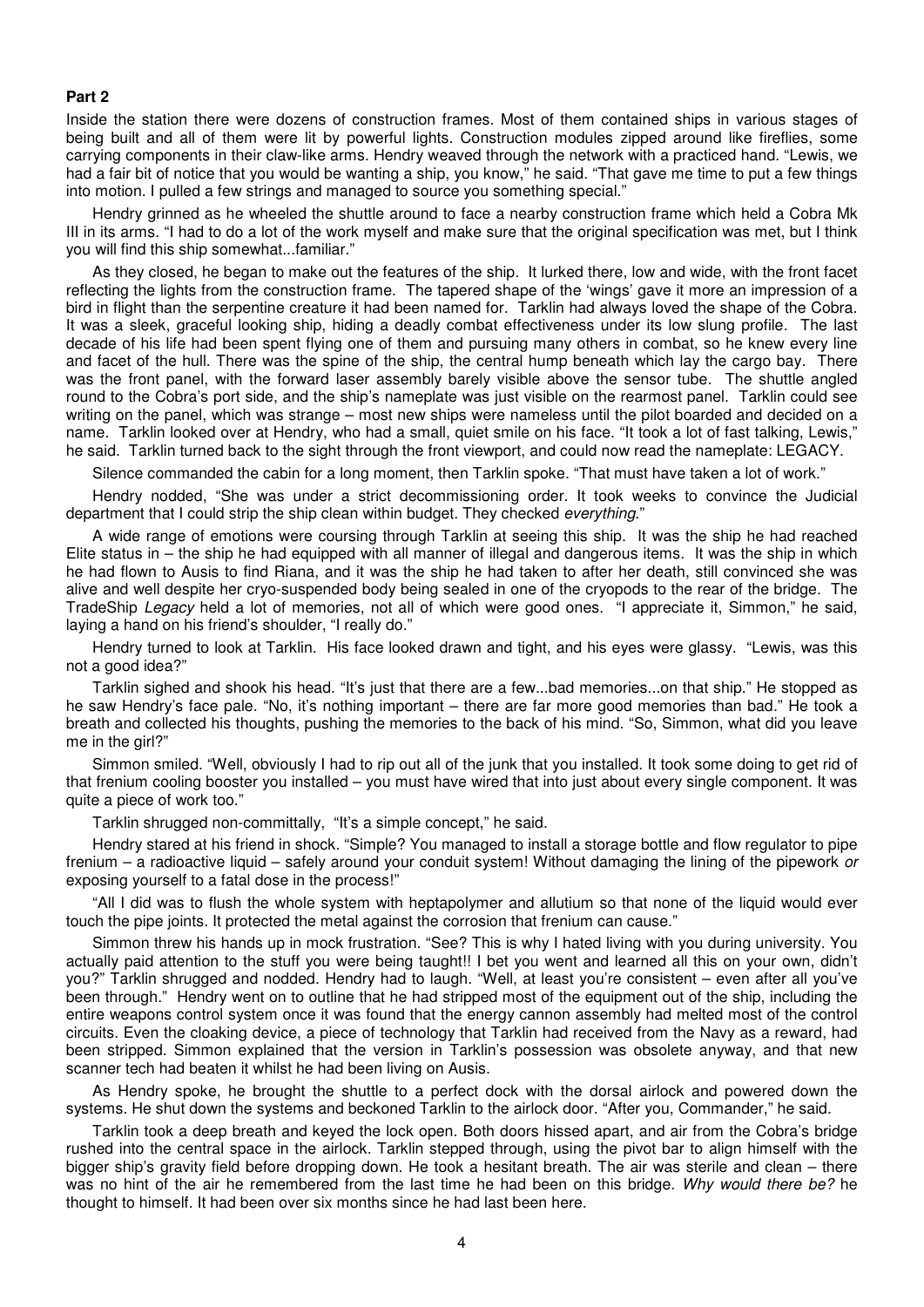He looked around as Hendry dropped to the floor behind him. The bridge layout was familiar: the central console, the co-pilot's station, the command chair, the door to the living areas at the rear. The co-pilot's seat was nowhere to be seen, presumably stored in the equipment lockers. The actual machinery was different. The viewscreen was larger and the main console was easier to read and see. The controls on the command chair were laid out differently, and the cover on the cushions was blue, not the brown he remembered. "I take it the systems have been upgraded?" he asked.

 Simmon smiled as he strode over to the command console. "Yes, they have. Any new ship coming off the line must have the latest hardware," he explained. "Just because the Legacy is a refit doesn't mean she gets excepted from that rule." He flicked a switch and there was a flicker of the lights and a rising hum from the ship. "She's on internal power now," he reported. "All new systems for you, including 32-bit hi-res viewscreens, hi-definition A500 cameras on all angles, advanced power management systems and a more advanced flight control computer. All of the engineering systems are now controllable from the bridge, and all systems now receive voice print commands from any location on board ship. You'll also notice that the default viewscreen image is now computer enhanced realtime instead of augmented outlines. Not before time, if you ask me."

#### "Is that it?" asked Tarklin.

 "Pretty much," Hendry replied. "Most of the rest of the systems are outlined in the flight training manual. There is one thing I have to mention though. The AI circuit on your ship's computer is fitted with a tamper switch. The judicial department have ordered that your ship must have an active AI until you've completed your probation."

 "You're kidding," Tarklin sighed. He had never been fond of AI circuits. The Artificial Intelligence was supposed to provide company for lone pilots, but Tarklin had never liked the idea of a programmed personality sharing his life. It seemed false somehow. He had to admit, though, that an active AI would have prevented the rampage he had embarked upon nearly a year ago. "Fair enough then."

Hendry smiled, "Oh, but you'll like this one," he said. "Lewis Tarklin, meet Adelie."

There was a silence, then a quiet feminine voice made a sound like the clearing of a throat. "Hello, Lewis."

"Give me a status report on the ship, Adelie." Tarklin said.

 Simmon chuckled to himself as the computer gave its new owner the lowdown on the ship's condition. When it had finished, Tarklin turned to his mirth-ridden friend. "What's so funny?"

"You are. Straight to business. You and synthetic lifeforms have never seen eye to eye."

 "Would you rather I developed a relationship with a computer, Simmon?" asked Tarklin hotly. "Should I form a bond? Love my ship? Maybe use it to replace the relationships with real people I have lost?"

 "Whoa, Lew," said Hendry quickly, holding up both hands in supplication, "I take your point. I didn't mean anything by it."

 "I know," said Tarklin, taking a deep breath. "I've always disabled AIs for a reason, just in case they grow on me just as I have to abandon ship. Plus, I've never been very keen on my ship telling me how it wants to be flown. It's always seemed somehow...wrong."

 Hendry sighed. "Well, sorry, old friend, but GalCop orders stand with this one – it's programmed to keep an eye on you and stop you from making any 'unauthorised modifications' to your ship. I should warn you too, it's programmed to intervene if it thinks you are putting lives at risks with your actions."

Tarklin frowned. "Even if I defend myself?"

"No, just if you put friendly ships under the laser."

"So GalCop is watching me, huh?"

 Hendry gave an apologetic smile. "I'm afraid so." He put a friendly hand on Tarklin's shoulder. "Look, it's only for a couple of years max," he said. "Once you get the medical all clear, the locks will be lifted."

Tarklin frowned. "So what else is new on this crate then?"

 Hendry punched his friend on the shoulder, "This 'crate' is all that stands between you and a lonely death in space, Lew, treat her with respect. He led the pilot to the cargo section of the ship and showed off the new layout of the bay. The new model autoshuttles were stowed in a recessed bay to each side of the huge bay, and allowed the pilot access to the cockpit through the top of the hull instead of the side, maximising the available space for cargo. The shuttles were designed for transfer between ships sitting close to each other in space, sparing the need for docking clamps and mating airlocks. However, recent developments in universal airlocks had made vast improvements in those areas, making them both viable as ship-ship transfer methods. Many Cobra pilots removed one or both autoshuttles, leaving more room for cargo or equipment – the Legacy's original number 2 shuttle had been removed when he added the energy cannon, the space being used for the weapon's huge recharge capacitors.

 From the cargo bay, Hendry took his friend to the engineering section, where the manual controls for the engines were located. The long bulkhead hid the compartment where the hyperdrive and system drive components were located, as were the shield generators and the fuel tanks. A bulge in the middle of the section, complete with steps over, showed where the siphons for a fuel scoop would be housed once fitted. A single viewscreen showed an image of the interior, overlaid with status information. At the moment it showed very little save temperature and containment information since the drives were powered down, but when the ship was in operation the screen would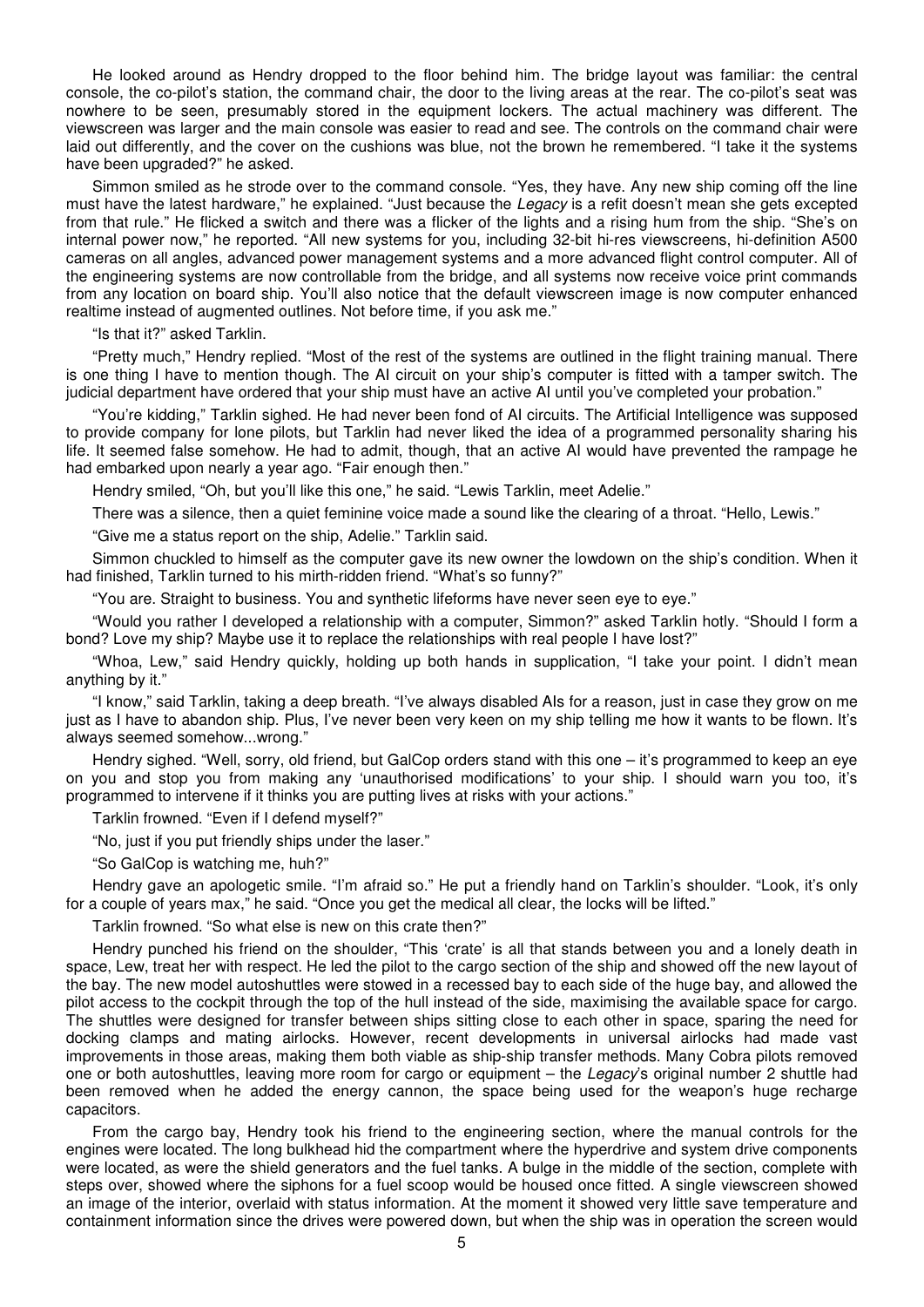show a wealth of data about the ship's performance. Hendry told him that he could now control the navigational computer from here too, as well as control the ship's life support and weapons systems. With a bit of practice it would be possible to fly the ship from here as long as there was a feed from the main navigational viewscreen matrix.

 Hendry's tour concluded with the living section, where not much had changed: the RelaxaPads were the newest model incorporating exercise programs, the comms array now had an interface to in the sleeping area and the holotainment system was now total immersion, with cutouts for safety and ship business. From there they headed back to the bridge, where Hendry prepared to head back to his shuttle. "It's all yours, Lewis," he said, handing over the access key, logbook and manuals. "What's your next move?"

 Tarklin looked over the bridge once more and shrugged, "Start over again, I suppose," he said. "Fly the LDL Triangle for a while and build up some cash, then head further out." The LDL Triangle was the Lave-Diso-Leesti trade run: pilots ran food and wine from Lave to Diso, then machinery or computers to Leesti then minerals from Leesti to Lave then do it all over again. It was the fastest way of accruing cash in the safest area of space. Diso was the most dangerous world to navigate, but a half-decent pilot could make the run with care, and make a bit of bounty hunting cash in the process. "Once I've made enough to pay off the lease on the ship, then I'll see where the stars take me."

 Hendry nodded and held a hand out to his friend, "Well, you take care of yourself, and keep an eye on your rear screens." Tarklin took the hand, and was pulled into an unexpected embrace. He patted Simmon on the back and they released. Hendry looked once more at his friend, "If you need anything, let me know. You know where I'll be."

Tarklin nodded. "How about a large cargo bay?"

 Hendry laughed as he stepped into the gravity well leading to the top of the ship, "Stop by when you're ready and I'll fit it myself for cost!" he said.

 Tarklin smiled and waved as Hendry ascended into the ceiling and back into his own ship. "Adelie, close the top airlock," he said sharply.

"Done, Lewis," said the computer's feminine tones as the portal hissed closed.

 "Power us up for launch," he commanded, taking his seat. As the computer powered up the Kruger Lightfast engines, Tarklin used the main terminal to connect to the CorCom system and connect his ship to his old communications accounts. The viewscreen flickered to life, showing the dimly lit interior of the station. Tarklin requested launch clearance and sat back as the launch systems of the station undocked him from the maintenance arm and started moving him towards the dock. A few minutes later the Cobra was exiting the station's docking bay.

 "Cobra LV-251T," came the voice of the launch controller, "You are free and clear to navigate. Mr Hendry sends his regards."

 Tarklin smiled, "Thank you control, over and out," he said as he took over the controls. He wheeled the ship over and set a course for the nearest main station, arcing round the atmosphere of Lave. As he did, a sense of well-being drifted over him for the first time in months. Lave spun below him, the first planet he had seen from space since being captured, and that familiar sight told him that he was home again:

Space.

#### **Part 3**

By the time Tarklin docked at Lave Coriolis One soon after, the comms logs had finished updating, showing Tarklin had one thousand, eight hundred and ninety one messages. After deleting messages marked as news items, random information and advertising, he had eight hundred left. After deleting any messages with offensive or abusive content, he was left with seventy-two, a fact he noted with a wry snort: more evidence of the galaxy's opinion of him. He deleted any with sending dates between the Ausis invasion and his capture four months later, finally leaving twenty-six. The rest he began reading through once the docking procedure had completed.

 A fair number of them were queries to how he was and where he was. Some offered support. There was even one from his uncle out at Zadies, letting him know that if he needed anything to make his way there after he was released. There were several from old friends dated just after the news of the tribunal broke, wishing him well and wishing him a speedy recovery. One, however, caught his eye:

From : Sereeni, Agind (sereeni a 34098.di309s.cgw) Date : 10-02-3133 Subject : <NONE> **Message** 

Lewis, sorry to hear about your misfortune. Hope you recover soon. When you're back in the black, drop me a line. Frankly, my friend, I need your help. I may have made one mistake too many and I need someone I can trust to help me get out of the mess I'm in. Talk soon.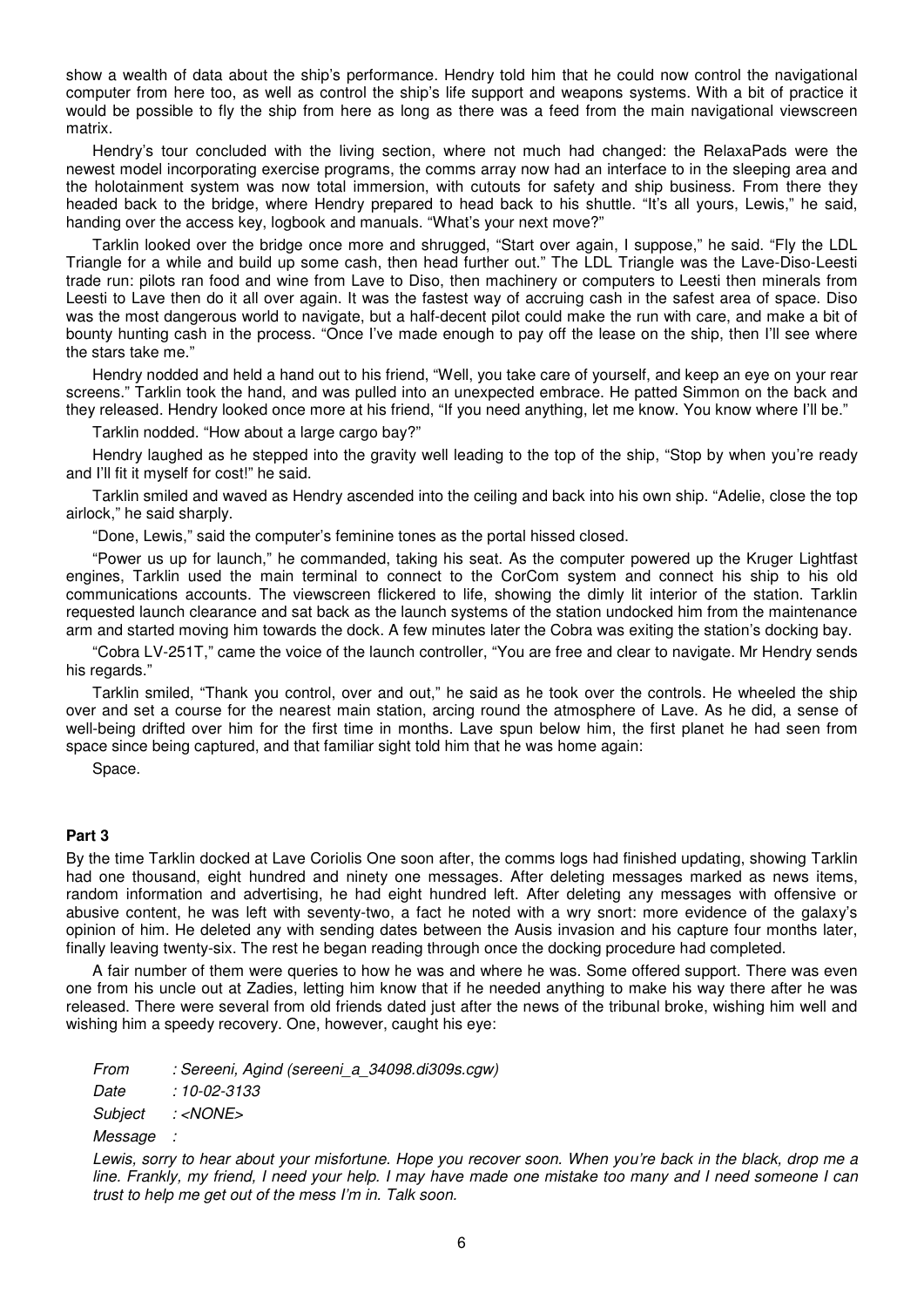Agind Sereeni, a felinoid from Diso, had been a classmate of Tarklin's during his time learning to be a space pilot at the GalCop Academy. They had developed a close relationship, staying friends even after going their separate ways. Sereeni had never really had the makings of a combat pilot – his reactions just didn't make the grade, but his diplomatic and trading skills had been amazing. Whilst Tarklin had gone into the mercenary business with a little trading to make some cash, Sereeni had dived feet first into commerce, trading in the safe zones. It was troubling that he had managed to get himself embroiled in something that seemed to be scaring him. Frowning, Tarklin checked the rest of the messages from Sereeni, finding three more in all. As he read each one, he grew more concerned.

From : Sereeni, Agind (sereeni a 34098.di309s.gcw)

Date : 08-04-3133

Subject : <NONE>

Message :

Look, I'm sorry to load this on you, but when you get back in space, I am definitely going to need your assistance. I've had to scrap my Cobra. I'm lying low for now in the Sorace system. Look me up. I'll let you know if anything changes.

From : Sereeni, Agind (sereeni\_a\_34098.di309s.gcw) Date : 17-06-3133 Subject : <NONE> **Message** 

I had to leave Sorace in a hurry. I don't know where I'm headed and I don't know if this message can be intercepted. I'll contact you when I can.

From : Sereeni, Agind (sereeni a 34098.di309s.gcw)

Date : 16-06-3133

Subject : <NONE>

Message :

I'm in Inus. I'm sending this as an encrypted comms stream, and the record will be deleted once I've sent it. I'm flying passengers between Inus and Isanlequ for the time being, under the name of Rek Wheylan. I'd go into why I'm doing this, but I don't have long on this station – let's just say that I can't go to the police with this, it has to be you. Hope to see you soon.

Another message, sent only three days before, caught his eye too.

From : <unnamed> (temp\_33822\_216.cori1.xeoner.gcw)

Date : 22-08-3133

Subject : <NONE>

Message :

I hear on the grapevine you might be getting released soon. I'm now in Xeoner. I have quarters on Coriolis One. Look me up. Rek says hi. I've dumped some cash in your account – by reading this you should trigger the transaction. It should help you get to me a bit faster.

Tarklin wondered what Sereeni had gotten himself into in order to be skipping all over the galaxy under an assumed name. The last message was obviously from him too, and he was taking great pains to keep his whereabouts secret. He checked his credit balance, finding he was richer by the sum of a thousand credits enough to get him a decent laser and get him to Xeoner, plus do a fair bit of trading on the way. "Adelie," commanded Tarklin, "calculate a course for Xeoner."

 "Aye, sir," replied the computer, "course plotted, Zaonce is the first stop. Should be a couple of days travel if we don't get distracted."

 Tarklin nodded. First thing to do was to upgrade the front laser. Tarklin called up the shipyard and ordered a beam laser to be fitted to the front mounting, stripping off the old pulse laser. The fitting took just over three hours, during which time Tarklin ordered a few containers of Lavian spice wine and smoked Paluberion monkfish to take to Zaonce.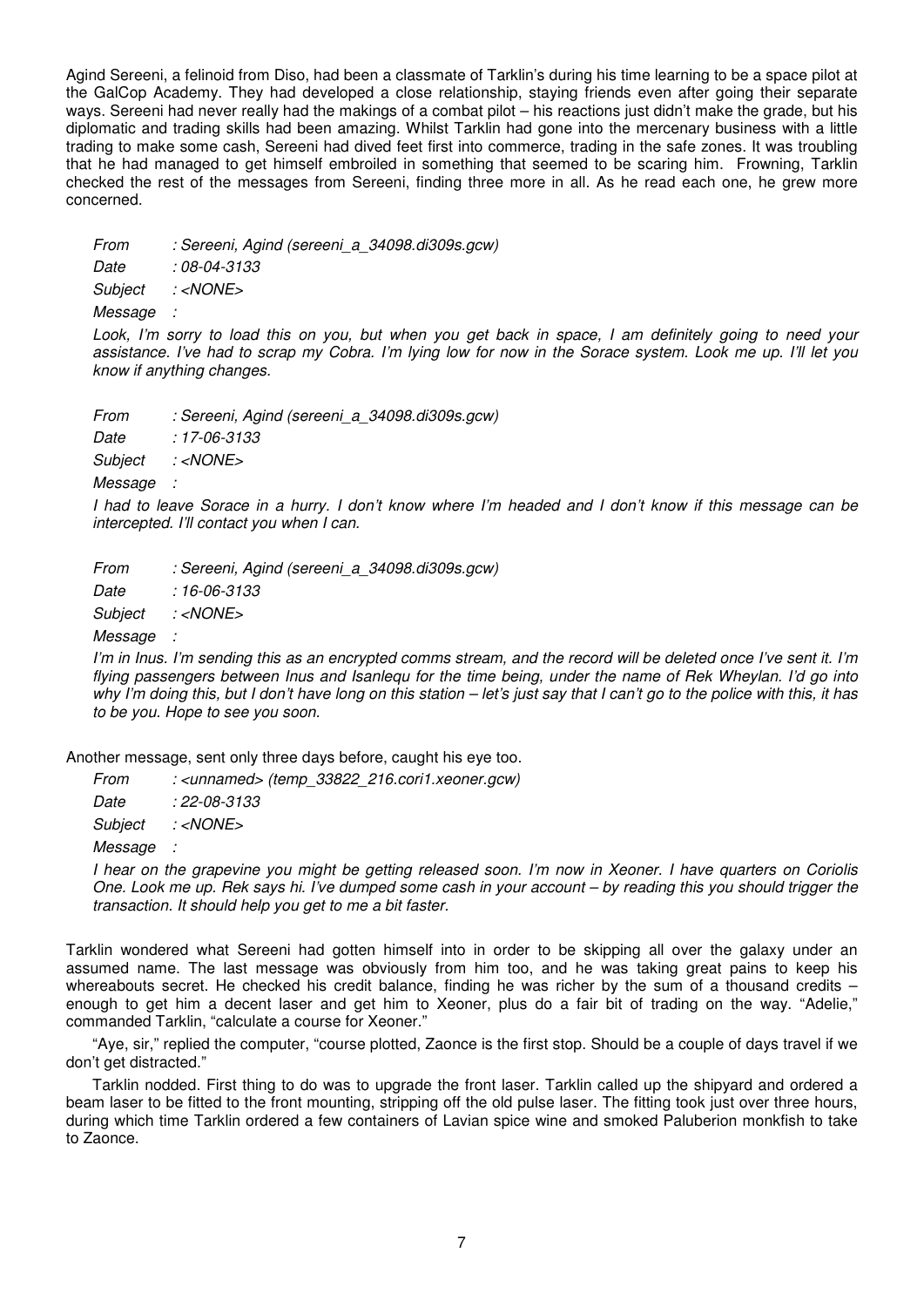#### **Part 4**

The witchspace tunnel disgorged the Legacy into Xeoner just over two galactic standard days later, and no sooner had it stabilised, it rolled towards the planet and leapt into jumpdrive. During the trip, Tarklin had made a few choice trade runs, and as a result he now had a ship bristling with a full complement of missiles, a front mounted military laser and pulse lasers on the other three axes. His new fuel scoop and military laser, fitted before departing Xexedi to jump here, were untested – Tarklin was looking forward to testing the latter out on the way to Xeoner's station zone.

 It wasn't long before the jump drive cut out and Tarklin was greeted by a flight of three small ships. He slowed, recognising the formation of a hunter group, and waited for the blips on the scanner to turn towards him. As soon as they did, he rolled to face them and hit the accelerator, lining up the lead ship in his reticule. Adelie identified them as Sidewinders, all listed as Offenders. Tarklin smiled and pulled the trigger, sending the laser lancing out ahead of him. Mere seconds later, the centre ship exploded, and the other two peeled off to each side of the expanding cloud of debris and burning air. Tarklin wheeled the ship round and pursued the ship that had rolled to starboard. He harried it constantly, wondering (not for the first time) whether the pirate had expected a pilot listed as Poor to be on his tail so quickly. He sent quick, expert lances of laser fire out, each one impacting on the smaller ship's hull. Before long, another expanding cloud of gas marked the death of another lawbreaker. The third ship was trying to run. Tarklin smiled a grim smile, accelerated after it and targeted a missile. Soon, when he could make out the ship's markings on his screen, he launched the missile and wheeled away – he knew that Sidewinders generally were not armed with ECM systems, so he didn't need to see the ship destroyed. He turned back to face the planet and accelerated to full speed, flicking back the cover on the jump drive initiator as he watched the missile's blue blip close on the flashing blip of the pirate. Sure enough, seconds later they were replaced by two white blips as sections of the hull were all that remained of the ship. Tarklin hit the control and once more the Legacy leapt towards the planet.

 Four more small skirmishes were swept aside in a similar way, one of them being more of a rescue, since a group of Geckos were attacking a Python freighter before Tarklin evened up the odds. Tarklin reached Xeoner Coriolis One with only minor damage to his ship and another 300 credits of bounty in his account. The station's exterior was plain and functional, reflecting the standards of the communist regime that ruled the unremarkable planet below. As he prepared to leave the ship, he retrieved his sidearm from the equipment locker. The squat, boxy laser pistol was cased in a discrete shoulder holster, which Tarklin slung across his body before putting his jacket on over it. It may have been overcaution, but Sereeni's messages had troubled him both in tone and content, and he wasn't taking any chances.

 It was a low tech place, and that was again reflected by the interior of the docking bay that welcomed Tarklin as he stepped out of the airlock. It was dark, lit only by the bare minimum lighting required for most species to see. Tarklin could see why Sereeni would have chosen this station to hide on whilst he awaited Tarklin's arrival. The main access concourse between station and docking bays was adorned with propaganda for the planet below. Slogans like "Coriolis One: By the People and For the People" or "On Xeoner, government votes for YOU" were emblazoned on colourful banners depicting various statuesque men and women looking either proud or constipated, depending on one's own point of view. The station staff, all citizens of the world below as was GalCop's staffing policy, were dressed in severe grey uniforms bearing only a rectangular badge pinned to the left breast with the person's name and position. Tarklin noted with distaste that none of the staff stations had a chair – either a sign of budget constraints or the government's attitude towards staff care.

 Tarklin approached the staff member standing to near-military attention at the information desk near where the concourse joined with the main station corridors. She raised an eyebrow, which was her only sign of acknowledgement. "I'm looking for Rek Wheylan," he said, "He has quarters on this station."

 "Of course, sir," she snapped importantly, in a fair impression of a drill instructor's clipped voice. "Please insert your identification into the reader." Tarklin fished out his ID card and slid it into the reader, keeping hold of the card's DNA reader as the machine processed his identity and ensured his DNA matched the pattern stored on the card. "Mr…Tarklin," she read as the information appeared on her screen. "What is your business with Mr Wheylan?"

"He's an old acquaintance from my days in flight training," Tarklin answered truthfully.

 The woman nodded, smiling at him for the first time, "Yes, Mr Wheylan left instructions that you were to be given his address when you arrived. He is in Apartment 14, Red Flag Apartments on this facet," she informed him, passing over a sheet of plasfilm. "Here are the directions. Enjoy your stay!"

The Red Flag Apartments were as disappointing as the amount of thought that had gone into the name. They were comprised of a row of squat, square blocks set back some yards from the main street in one of the less appealing areas of the station. Looking at the state of them, he could only guess that they were maintained in the loosest sense of the word. He walked down the line of houses until he saw number 14, then approached the door and raised his hand to press the bell. As he did, he noticed that the door was slightly ajar. He cast his eyes down to the low-tech mechanical handle and saw that it was hanging loose from the door itself. A quick glance to the door's frame revealed that it had split from the main wall with some force – clear signs that this door had been forced.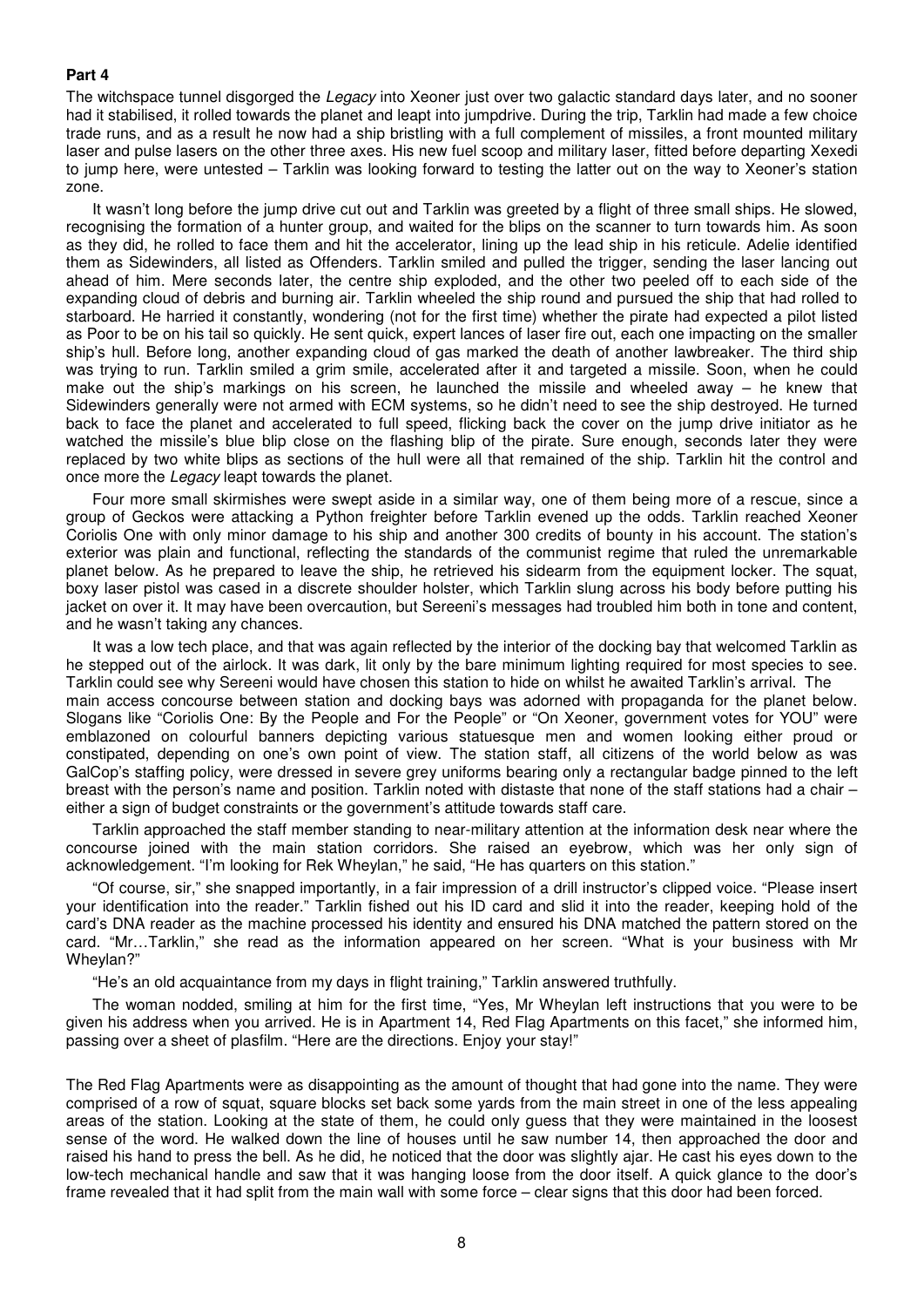Tarklin reached under his jacket and drew his pistol, now glad that he had brought it. He thumbed the safety and felt the slight thrum of the energy coils charging. He listened carefully at the door, trying to discern if anyone was still inside. He stood to the side of the door and pushed it gently open, making sure he was well hidden from view as it creaked open. Quickly, he poked his head around the corner, glanced around and drew his head back – he saw no-one. Slower this time, he looked around. The other side of the door held a simple living area, badly decorated some time in the distant past and with worn out furniture just visible inside. A door opposite this one was half closed, and Tarklin could see nothing else beyond.

 Slowly, he edged inside, stepping very softly on the textured floor covering. He checked behind the door as he rounded it, but there was no-one there: the sight of the room, however, gave him pause. The living room was a mess, with furniture overturned and belongings strewn everywhere. Tarklin carefully made his way to the opposing door and decided to take a more direct approach – he kicked the door hard enough to open it quickly and fired two shots from his gun through the doorway. Only the hiss of the charge hitting the opposing wall was heard, nothing else. The apartment seemed to be empty. Still carrying his pistol, Tarklin passed through the door into a short corridor, opposite which was a bedroom. He shoved open a third door to his left to see a tiny kitchen, and another door on the left showed a bathroom, with a small bag on the sinktop counter.

 Tarklin took a deep breath and holstered the gun. Whatever had happened here, he had missed. He went to the bedroom and looked around. The bed was unmade, and an open holdall rested at the side, visible in which were several items of clothing. Next he checked the bathroom, which had only the bag on the counter, containing grooming equipment. The kitchen had nothing in it at all that could have been Sereeni's. That left only the living room. Tarklin headed back in there, surveying the mess. It looked like there had been a struggle here. Tarklin scanned the room thoroughly, looking for any traces of blood or injury. Sure enough, by the door was a splash of blood. Tarklin moved the debris around a bit with his foot and saw a severed claw, dried blood crusted around the torn knuckle. He knelt down to look closer at it, seeing that the sever was a ragged cut. Either a blunt knife or...teeth?

 Tarklin took his comm pad out of his pocket and called the station police. This was beyond his knowledge. Once the call had been made he went back to the bedroom and checked the bag, removing the clothing and containers. One small box, about halfway down the contents, caught his eye. Opening it, Tarklin found three datachips inside, of a type compatible with most datapads and ships' computers. Pocketing the box, Tarklin looked through the rest of the bag and found nothing. He was just finishing replacing the stuff in the bag when the sound of commotion outside warned him that the police had just arrived.

#### **Part 5**

An hour later, Tarklin watched from the station's street as the police forensic teams got to work inside the apartment. He had given his statement and his word that he hadn't touched anything. He had been searched and examined by the forensic teams when they arrived. They hadn't asked about the little box of chips in his pocket, assuming them to be his. The police had apparently been notified by an anonymous caller a few hours before that there had been some commotion in the street outside this apartment but hadn't had anyone available – since Tarklin's call and the subsequent investigation, they were now wishing they had taken the first call more seriously.

 They were calling it 'disappearance in suspicious circumstances'. A call had gone out to the station security to find Sereeni, and his likeness was being circulated to all terminals. The security cameras in this section had failed the previous day and had yet to be checked – the People's Money had more important priorities than security in a run down station area. Tarklin had his own suspicions about what had happened, but kept his mouth shut. He had no proof.

 Finally, Tarklin decided that there was nothing else he could do here and headed back to his ship. When he arrived, he took the three datachips from his pocket and laid them on the astrogation console before removing his jacket and holster. Sitting down at the console, he slotted the ships into a reader card and inserted the assembly into the reader slot. "Adelie," he said, "scan those chips for anything interesting."

 Adelie's response was instant. "One is blank, one has a few recorded comms messages, and one has a message for you on it."

 His suspicions had been right on the money. He'd had a feeling that Sereeni would have left him a message. He commanded the computer to play the message. The image on the viewscreen changed to the face of a rather worried looking felinoid, his dark orange bur bristling along the top of his head.

 "Lewis," began Sereeni, "I'm not sure how long I have. I think I was spotted docking here earlier, and I think they're here too. I have to explain what's been going on.

 "I got myself involved in something about a year ago that has come back to bite me. I need your help." The image of the cat sighed. "I took on an assassination mission, and it's kind of blown up in my face. I won't go into who offered me the contract or why I took it, but it was a simple enough assignment – I had to trace a ship and kill the commander whilst he was docked, leaving the ship intact. All they gave me was a registry number and the ship type – a Wolf Mk II.

 "I tracked him down easily enough, he docked in Maxeedso in late December last year. I docked soon after and waited in the ship's docking bay and, sure enough, a human male came into the bay and headed straight for the ship. He was wearing all the right gear, the jacket, the badge, the ID for the ship, so I was certain I had the right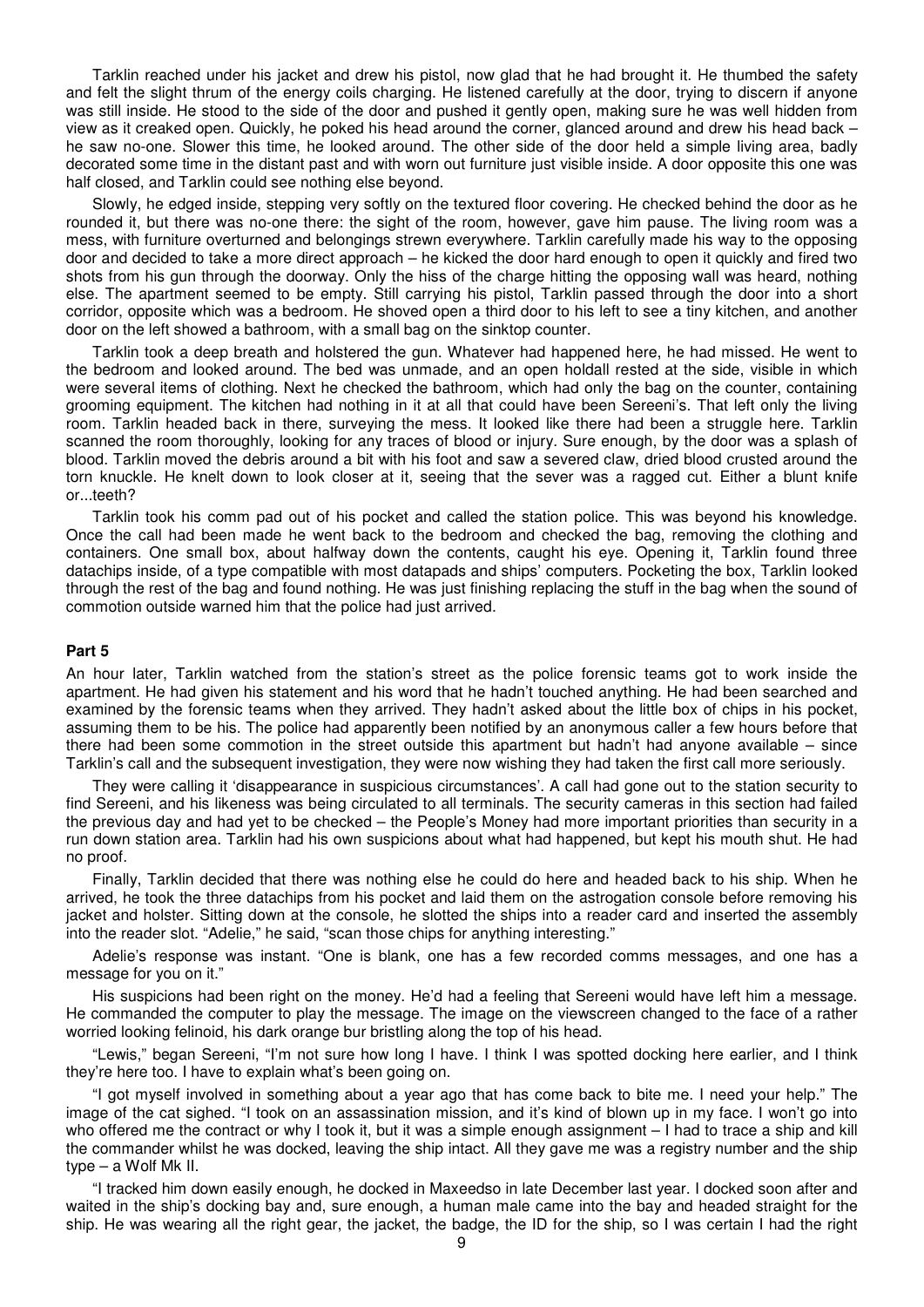guy. There was no-one else in the bay, so I took my shot. I shouldered the silenced gun as he started towards the airlock and pulled the trigger. I had to do it quickly before I lost my nerve. I got him right in the chest, and he called out as he went down – I'd only wounded him. I ran over and put the gun to his head to finish it. He was calling something as I ran over  $-1$  don't know what it was, and I didn't wait to find out  $-1$  pulled the trigger and finished it.

 "I wanted to make sure I had the right guy, so I took his ID card to take back to my contact. I'd made a real mess of his head and it was not a pleasant task – especially the scent of so much blood." Sereeni paused, his face bearing an uncomfortable expression, no doubt remembering the instincts that would have arisen with the smells the body would be emanating. Felines were renowned as being a race particularly affected by scent, hence the training prospective traders received in masking their body odours for face to face transactions. "The ship's airlock opened," continued Sereeni. "What came out of that Wolf froze me in fear, I don't mind telling you.

"Thargoids."

#### **Part 6**

 Tarklin blinked in disbelief, his mood darkening at the mention of that hated species as Sereeni continued speaking on the screen. "It had two Thargoid warriors in it. They were both standing at the top of the egress ramp looking down at me as I crouched over the body of their pilot. I don't know who was in charge, whether I'd just killed a crewman or a captain. All I knew was that I was leaning over his mutilated corpse with a silenced laser in one hand and his ID card in my other."

 "I did the only thing I could do: I pocketed the ID and ran for it. I've been running from them ever since. That's why I had to scrap my Cobra. It wasn't enough though, they seem to be able to track me wherever I go. Every time I move on, a few months later that Wolf arrives and it's time for me to leave." Sereeni smiled a rueful smile. "Since that first encounter, I haven't been able to get near the crew for a decent shot again - they never come out of their ship when they're docked anywhere."

 Sereeni glanced to one side of the frame nervously. "I've been trying to get hold of you since the news reports came out about you being arrested. I can't handle this situation on my own, especially not in space. You know I'm not the galaxy's best pilot or combateer, so I need a hand to get out of this, and I can't go to the police and explain the situation. I need your help, Lewis. I need someone who can take these bugs out in space.

 "I don't know what's going to happen in the next few hours – I'm going to finish this recording and stash it somewhere. If they come for me here, then they're not really likely to be looking for a datachip. I'm not leaving until you get here. I know you're on your way – the notification that you read my last message confirms that. If anything happens to me before you get here, this message is appended with the registration of the Wolf and my will. Make sure that Kadora and the kittens get the will and use the registration to avenge me.

"Thanks, Lewis. I hope you don't have to see this."

 With that, Sereeni glanced again to the right as the recording ended. Tarklin sighed. The trail ended here. Sereeni was gone, and it was likely that he was dead or in the company of the bugs. All he had to go on was the registration of the Wolf, and that on its own wasn't enough. Had he still been Elite, he would have been able to request the location of the ship's witchjump, but Station Control wouldn't give that to a Mostly Harmless combateer, no matter what rank he had held before. His relationship with the Navy and the Police was strained to say the least, given that he had killed or injured a fair few of their officers during his illness.

Which left only one option. He would have to go outside the law to find out what he needed.

Atrabiin was a fairly quiet system. Not many trade routes went through here, since the poor industrial status of the world was similar to most of the other planets around, and there were far more profitable routes to the galactic north. Its multi-governmental political state meant that policing was erratic and as long as one kept one's nose clean one would be left alone.

In short, the perfect place for a secret base.

 Tarklin knew that the ship he was looking for would make an appearance eventually, so he waited near the witchspace beacon for its arrival. Adelie was curious as to what his intentions were, so he claimed that he was trying to make some bounty income and keep an eye on the pirate activity to see if it was worth an extended stay. By the fourth day of their stay, this excuse was beginning to wear a bit thin, especially as Tarklin had made relatively little in the way of bounty. However, just as the chronometer was beginning to show lunchtime approaching, Adelie summoned Tarklin from the living quarters to see a new arrival. As Tarklin ascended the gravity well, he could see that the viewscreen showed exactly what he had been looking for. A dark green Anaconda class cruiser drifted gracefully towards their port quadrant, the shimmering hyperspace tunnel just starting to close behind it.

 Tarklin suppressed the satisfaction he was feeling at finally seeing his quarry. "That's a very odd colour scheme," he commented.

"Indeed," replied the computer. "low visibility, especially to some of the amphibian races."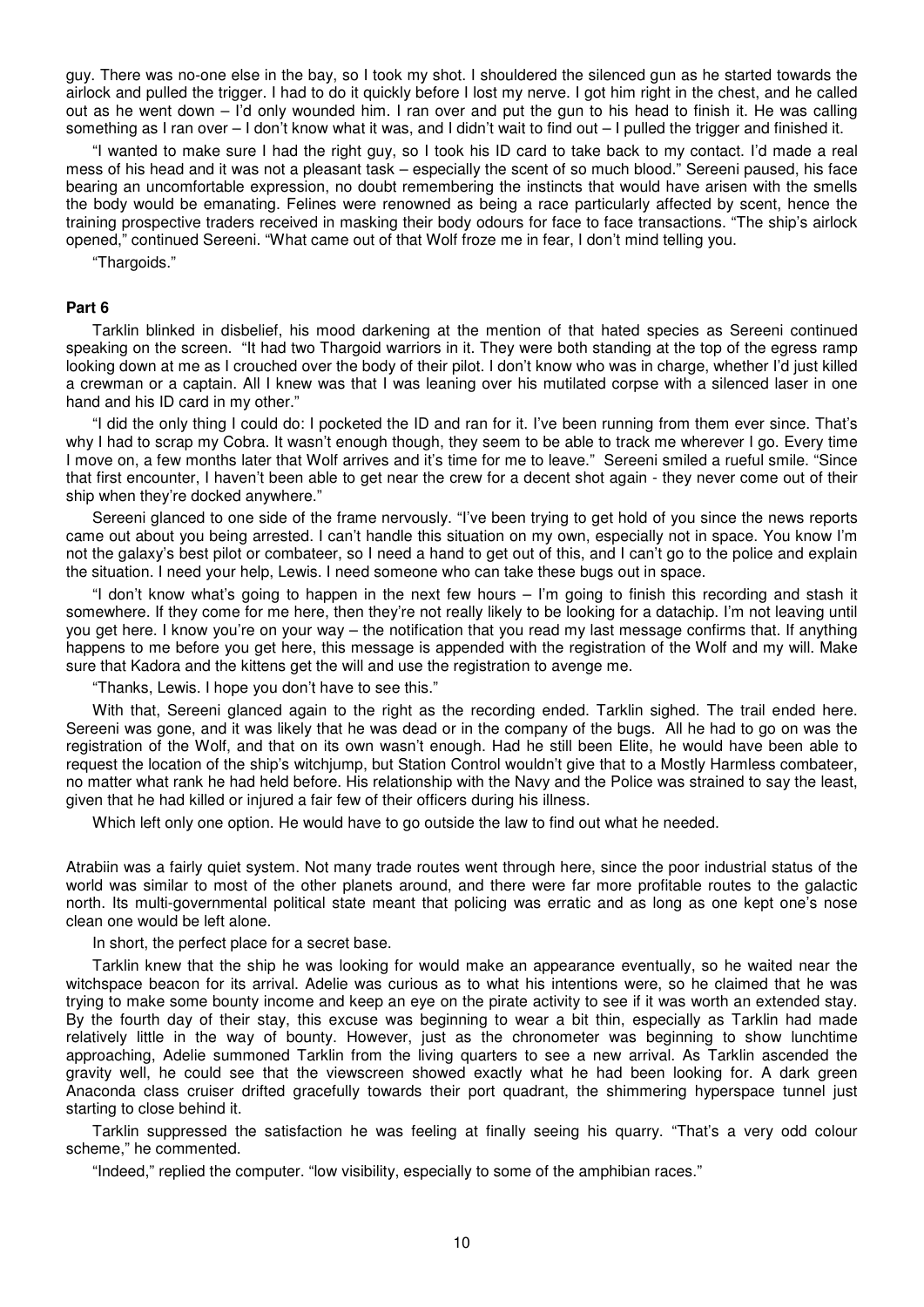"Open a comms channel," he ordered. Adelie did just that. "Hailing Green Boa. We are looking for six tonnes of Oresrian antennae warmers. Would you happen to be carrying any? I only have one set of red ears to offer in exchange, and they're badly machined."

 Tarklin waited, ignoring Adelie's confused questions about the fact they didn't have any red ears. A response was not long in coming. "Tradeship Legacy, we might have what you need, and should be able to handle your own cargo. What's the urgency?"

 The commander breathed out in relief. They had accepted his coded message. He had been worried that they might have rescinded his access when he lost Elite status. "Thank you, Boa. We need to make an important rendezvous. Can we dock?"

"Affirmative, Legacy. We're engaging the navigation computer."

 Tarklin gently manoeuvred the Cobra towards the Boa, keeping an eye on the glowing airlock door on the underside of the ship. As the two ships almost touched, the docking mechanisms engaged and the computers mated the airlocks using the standard universal hard-dock. Tarklin was dimly aware of Adelie's voice in the background as he checked the airlock status. "I don't understand this, it's all very irregular. We don't need Oresrian antennae warmers! We also aren't carrying any body parts, let alone ears."

 The airlock status indicator blinked green, indicating that atmospheres had been equalised. The door opened, and a single male human dropped into the gravity well and out onto the bridge. He wore a black uniform jacket bearing a golden Robotic Avian badge with the word ELITE emblazoned across the widest area of the body. In his hand he carried a short, fat rod with a hollow end. "Where's the computer interface?" he asked. Tarklin pointed to the interface terminal at the left of the command chair. The man pointed the rod at it and thumbed a button. There was a beeping sound and Adelie's increasingly concerned voice cut off in mid sentence.

 The man returned the rod to the inside of his jacket and turned to Tarklin again. "Lewis Tarklin?" he asked. Tarklin confirmed his identity with a curt nod. "We've been jamming the area since your first sent the code," he said, "so none of your computer's signals will have been heard. Your code is out of date and you aren't an Elite pilot any more. Is there a particular reason why you think we should allow you on board?"

"I may not carry the rank and badge any more," replied Tarklin, "but I'm still an Elite combateer."

 The man in black looked him over. "That's a flimsy argument. You lost your rank for a reason. You used illegal weapons to get where you did. You cheated."

 "Don't we all?" countered Tarklin. "I'm alive. That's what matters. I lived through it. I saved a world from the Thargoids, and that's why you'll help me now."

The stranger bristled. "You're certainly more arrogant than your profile lets on."

Tarklin met the stranger's look with a steely one of his own. "Losing everything does that to a person."

 After a long moment, the stranger allowed a smile to show. "You'll do," he said, extending a hand. "Welcome to the Dark Wheel cruiser Zetter."

## **Part 7**

 The ship looked much the same as Tarklin remembered it from his inaugural meeting with the Dark Wheel a few years ago. At that time, he had been Elite for only a week or so, and had responded to a request to rendezvous in Atrabiin and meet up with this ship. Once on board, he had been offered agent status as a member of an organisation many considered to be a myth. Much to their chagrin, Tarklin had declined their offer, since he had been set on finding Riana. Now, a small part of Tarklin wished he had taken up the offer – it would have been a path of much less suffering.

Contrary to the name of the organisation it was part of, the cruiser Zetter was brightly lit and well-decorated. Although not quite a luxury liner, the Anaconda was definitely a nice place to work. The stranger, who had introduced himself as Payne, led Tarklin through the walkways to the audience room, where the ship's commander would be waiting. On the way, he explained that Adelie's memory would be purged of the visit and a false record would be put in place. They were fully aware of Tarklin's sentence and conditions, and would make sure that this visit remained known only to themselves.

 Soon enough, they arrived at the door of the audience room. The door hissed open to reveal a room containing only two upholstered armchairs. In one of those chairs sat a moderately built man of middle years – the same man who had once offered Tarklin a place in the Dark Wheel. He motioned Tarklin to sit in the other armchair and waited until the door had closed again before speaking. "What changed your mind?" asked the operative.

"Pardon?" asked a nonplussed Tarklin.

"I assume you are here to take up our offer of membership?"

Tarklin shook his head. "No, I came here to ask for help."

At that, the operative raised an eyebrow. "Help? You want help? Why would we help you?"

"You have no reason to help me."

The operative laughed. "Well, at least you're honest. What's your problem?"

"A friend of mine is missing, and I think he's been taken by Thargoids. I'd like some help in finding them."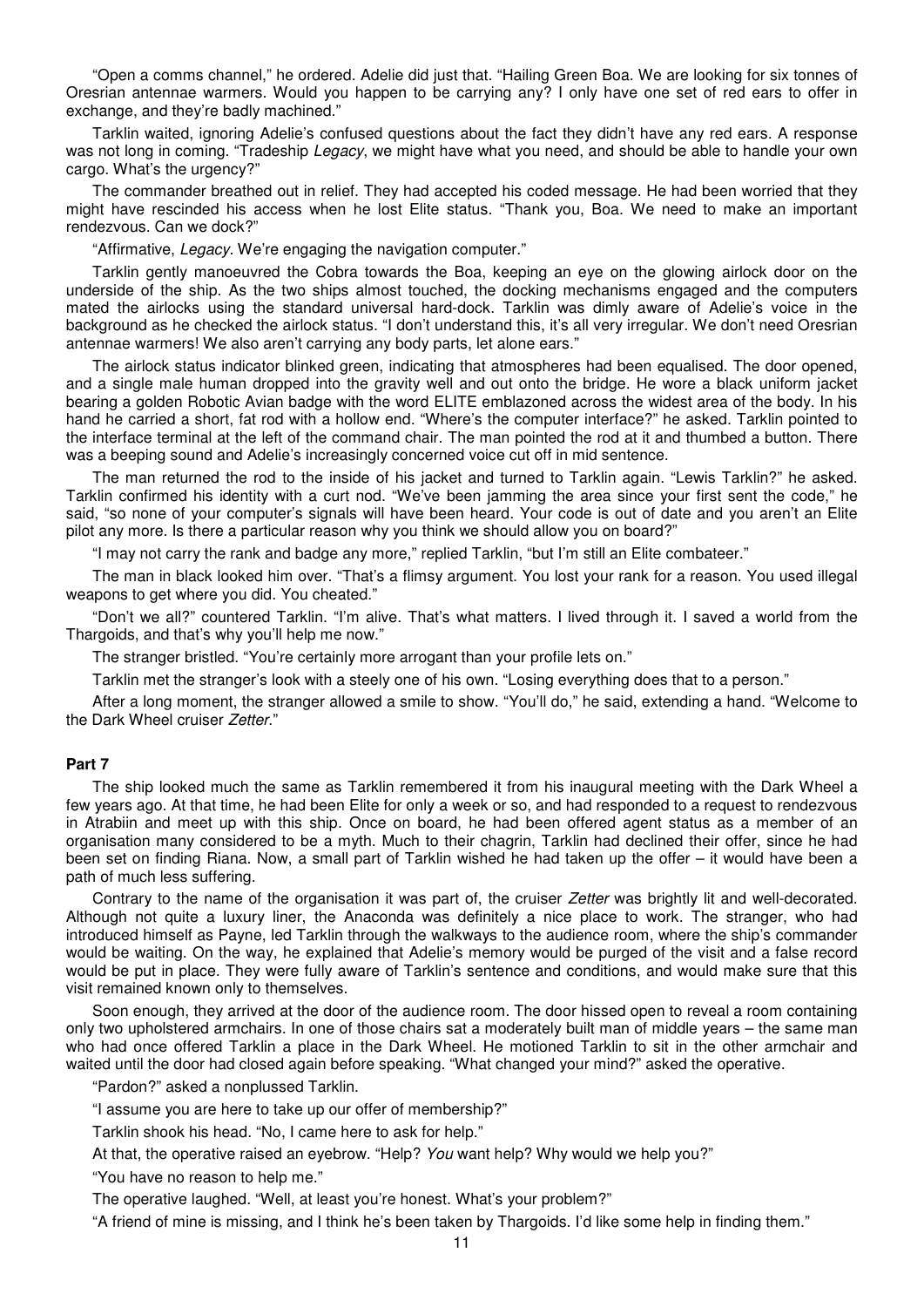The operative's smile faded as the import of this sank in. "Taken by Thargoids, you say?" He rubbed his chin thoughtfully. "That's unusual. It's not unheard of for Thargoids to disguise themselves and kill face to face, but this is the first time I've heard of them abducting someone. I can see why you thought we might be interested."

"Do you think he has actually been taken?"

The operative shrugged, "It's possible. Describe exactly what you saw."

 Tarklin explained everything that had happened, from the receipt of the comms messages to the state of the apartment Agind had been living in, finishing with the message that had been left. When Tarklin had finished, the operative sat pensively stroking his chin. "From the sound of it, there was quite a struggle. You didn't see any blood?"

"Other than the severed claw, no, none."

"Was the claw Agind's?"

"The fur near the tear was the same colour as Agind's, so I assume so."

 "It's hard to tell what's happened to your friend, to be honest. Thargoids are omnivorous, as far as we know, so he may have ended up on the dinner table. Either that or his body has been dumped somewhere on the Xeoner station. Gods, he might even have been spaced for trying to kill them. Given that he tried to assassinate them, he's probably been killed in return."

Tarklin sighed, "That's the conclusion I came to."

"It's the most logical one," the operative said sadly.

"I have the registration of the Wolf Mk II that the Thargoids were using. I want your help to trace its flight path."

 "Ah," said the operative in satisfaction, "at last we come to what you actually want from us. You could trace the ship yourself, surely," began the operative. When Tarklin opened his mouth to speak, he was interrupted by the continuing flow of the operative's speech, "But of course you're not Elite any more, and our friends in the Elite Federation were quick to strip you of your privileges." The operative watched Tarklin for a few seconds over the top of steepled fingers: the pilot simply sat and stared back. Eventually, the operative nodded once. "Yes, I think we'll help you. The only thing I'll ask is that if you capture the Thargoids, you bring them to us."

"And if I can't capture them?" asked Tarklin.

 The operative smiled, "Then nothing. If you kill them, you kill them. To be honest, I don't hold out much hope that you'd be able to capture them – they have a habit of killing themselves rather than being captured. As you said to Mr Payne, you averted a Thargoid invasion. Many are grateful for that, and even more are impressed, including myself. Think of this as a thank you from the more secretive areas of the galactic community."

 Tarklin was shown back out of the audience room into a waiting area by Payne, who took the registration from him and disappeared. When he came back twenty minutes later, he passed a datachip to Tarklin. "This is the record of the Wolf's travels for the last year, going back to before the cat tried to kill the crew. It's up to date and will even update itself from the GCW records. Don't worry, your computer spy won't notice. We've encrypted the chip with a stealth protector, so the computer won't even know that it's there. Information will be piggy backed from the data stream to your ship and filtered to the chip." As they approached the airlock door, Tarklin took the chip and thanked Payne. "Don't thank me," replied the black-clad operative. "Thank the guy in charge. One thing though: don't ask again. Your code has been deleted. Oh, and your computer is in sleep mode. When you're out of sensor and visual range of the ship, she'll come back online automatically. She won't remember a thing about being here."

With that, Payne shook Tarklin's hand and motioned him to board his ship.

#### **Part 8**

After detaching from the Dark Wheel ship, Tarklin pointed his ship towards the planet Atrabiin and accelerated whilst loading up the datachip's contents. The Wolf seemed to run the Ara - Orgetibe trade run on a regular basis. Not a good run for profits, but both systems were politically unstable and as a result were rich pickings for hunters or pirates. The trace went from there straight to Sorace, then meandered around that area for a while before heading to Inus, where the ship then sat for a few days before making its way back across the galaxy to Xeoner. On the morning that Tarklin had arrived, the ship had hyperspaced to Esveor, and now the ship seemed to be making a fair few jumps between Raale and Esredice. A profitable run and a dangerous one, with both planets embroiled in political unrest and their system space rife with pirates. With luck, they would keep plying that route until he got there.

 After refuelling at Atrabiin station, Tarklin jumped to Biorle to begin the run to Raale. Four days later, a slightly better-equipped Legacy hyperspaced into Raale orbitspace. The six-jump route had included a few profitable runs, and the planet Ororqu had a shipyard with more high-tech equipment. Tarklin had equipped his ship with a laser cooling booster and an extra energy unit: vital pieces of equipment when taking on a ship like the Wolf Mk II, especially if it was flown by Thargoid warriors. He had also fitted a mining laser to the rear mount just for the hell of it.

 Raale was a small, troubled world. The Information on Systems page vaunted its edible 'poets', a medium sized rodent with a distinctive cry that sounded for all the world like 'rhyme-time' (hence the name), but Raale had far more going for it than just noisy animals. It was a hub for weapons trade in the northern sector of the galaxy, which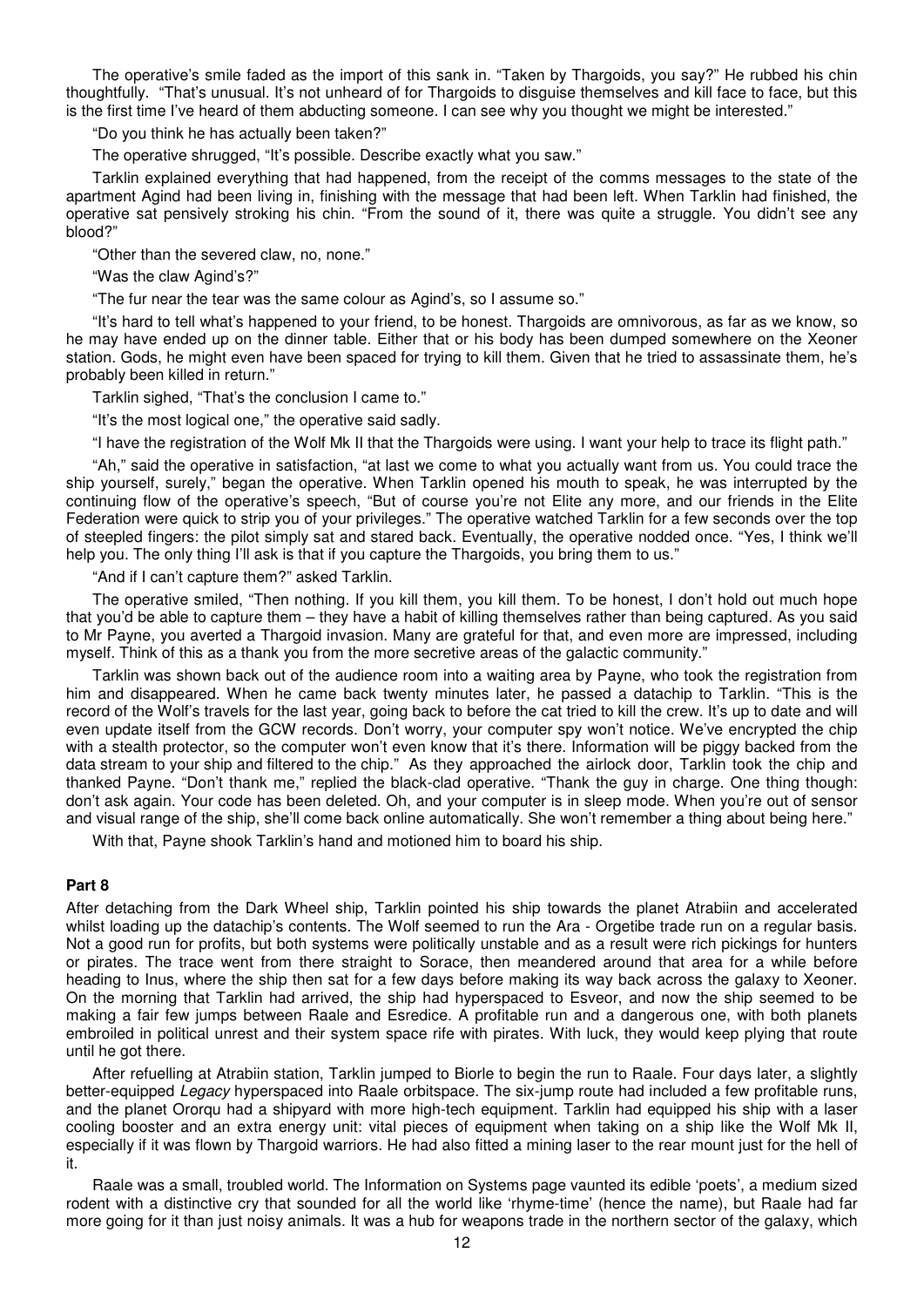was no doubt what the crew of the Wolf were involved with. As such, the system space was pretty dangerous. Tarklin pointed the Legacy's nose at the small world and engaged the Torus drive, eager to find if the Wolf was in space.

 Tarklin reached the station with another six kills under his belt, none of which were the prey he had been looking for. On the way to the station he updated his datachip with the last known movements of the Wolf. It had apparently hyperspaced to Raale late the previous day, which had been the ship's last recorded jump. This meant that the Wolf and its crew was still somewhere in the Raale system.

 Raale's station was a dirty, unkempt beast. The front face was pitted with collision scars and laser blasts, and the whole thing had somehow managed to take on a grubby look in the vacuum of space. The docking bay doors were jammed open, and the topmost bay door was slanted a few degrees, making docking a slightly more careful process. To be on the safe side, Tarklin docked manually, wishing that the planet had another station to choose from.

 The interior was no better. There were no officials checking pilots in or out or even checking credentials. The gangs vying for control of the world below had better things to do than worrying about staffing a space station. Tarklin walked from his docking bay to the main concourse without encountering a single station officer. The ground was littered with anything from plasfilm fragments to what looked like bloodstained clothing. Tarklin looked around for an access terminal, and eventually found a working one, swiping his ID card through the reader. All it would tell him about the station was that three bays were occupied. Tarklin logged it out and resigned himself to checking each bay manually.

 Coriolis class space stations, as well as the more modern Dodec designs, have three tiers of four docking bays each able to hold from one to five ships depending on their size. Intelligent docking management computers determine the best location for a ship depending on the current visitors and sent the ship there. With only three ships docked, Tarklin felt it safe to assume that all of the ships would be on the lowest tier, nearest the outer surface of the station. He walked back into the docking area and began looking through the duraglass windows of each bay, looking for the sleek shape of the Wolf. In the third bay, he saw the quarry he was after for the first time. The Wolf class ship was a dark brown colour, pitted and scarred from numerous battles. Hastily applied patches to the hull were evident all over the ship, and it carried nothing in the way of markings or registration information. Now that he had found the ship, he had to find some way to get inside it and find if Agind was in there, or make the crew tell him where he was.

 After a quick look around to ensure he was alone, Tarklin reached inside his jacket, drew his pistol from the shoulder holster and concealed it in his jacket pocket before touching the control panel for the door. The door buzzed and slid slowly open, grating against badly maintained bearings. He stepped gingerly through and looked around at the wide, roughly rectangular bay, its high roof lost in the dim light. The wall opposite the entrance held a huge double door, large enough to admit an Anaconda cruiser with plenty of room to spare. This door led connected to a manoeuvring crane that would transfer an arriving or departing ship between the docking bays and the main docking slit at the front opening of the station. The Wolf sat in a marked zone near the left side of the bay adjacent to the entranceway's wall. There looked to be no activity, and the ship seemed to be powered down: there was no noise from its generators. As Tarklin approached the ship, he could see that the main ramp on the ship's midsection was down, but the inner airlock door was closed. He ascended the ramp and, taking a deep breath, pressed the comms panel mounted on the inner wall. After a few seconds there was no answer. He tried again to no avail. He studied the lock. It looked like a standard airlock – electronically controlled from the bridge or by using an ID card to open it. Getting in that way would be difficult. He walked back down the ramp and around to the rear of the ship. The engine vents were recessed into the body of the ship slightly, meaning that the vent's lower sill was closer to the ground than the rest of the ship.

 After another look around, Tarklin jumped and grabbed the lower sill and hauled himself up onto the engine vent. From there he climbed the engine's exhaust screen and scrambled onto the top of the hull. On the topmost facet, like many ships of this size, there was an emergency airlock mounted fairly close to the release plate of the escape pod. On the Wolf, it was a square portal with a small control panel mounted onto the door itself. Since it was intended for emergency access, it was generally easy to gain access to a ship from this airlock, as Tarklin had found out when the Navy had boarded his ship through the equivalent airlock on the Legacy to take him into custody.

 Tarklin ran his fingers along the control panel and found the access slot, pulling it open. Inside was a green circuit block with tracks and tracers running from left to right. A series of three green lights on the top of the panel showed that it was functioning and locked, and a transparent section showed a safety breaker switch. Taking his pistol from his pocket, Tarklin used the handle to smash the breaker, and the lights immediately flashed amber. Closing the panel, Tarklin stowed his pistol again and grabbed the airlock door's manual handle. It turned easily in his hands, and the airlock hissed open. Tarklin sat still for a moment listening to the sounds from inside. Again, he could hear nothing. Gingerly, he sat and swung his legs into the airlock, letting himself drop through the portal. This particular airlock had a vertical ladder leading up to it from the inside, and Tarklin climbed down that to the area below. Tarklin found himself in a short accessway that opened up into the bridge towards the front of the ship. On the right and left of the rearwards end, the accessway split in a T-junction. Tarklin headed for the bridge first, listening out for any sounds.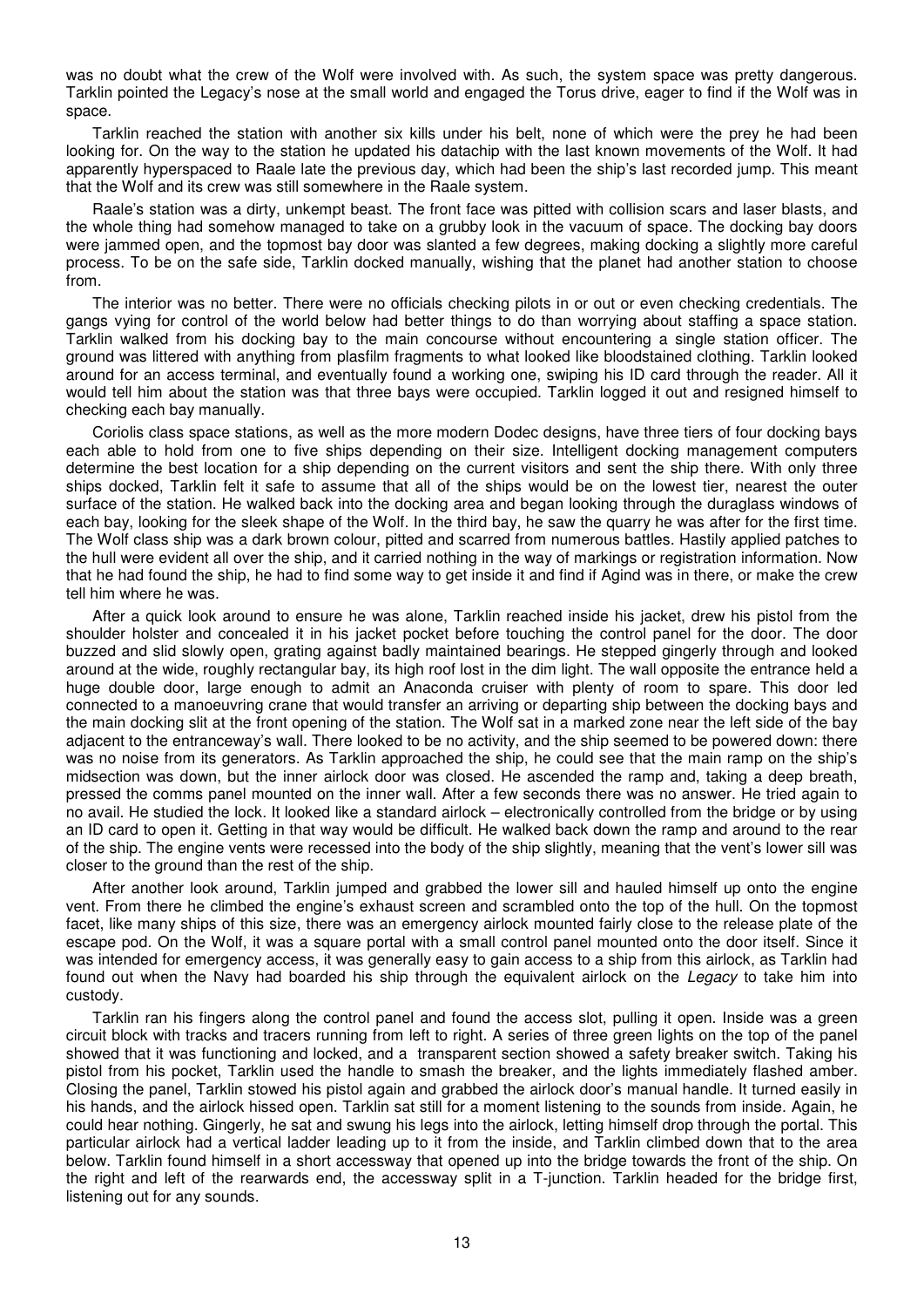As Tarklin approached the bridge entryway, he heard a quiet shuffling sound from just beyond the door. Someone was waiting for him. Cautiously, he edged up to the doorway, palming his pistol and waiting for whoever it was to show themselves. A human hand appeared at the edge, gripping the door surround, and a head slowly peered around. Tarklin grabbed the hand and pulled the body around as he entered the bridge. The slightly built male who catapulted around the doorway and fell to the floor was dressed in dirty, unkempt clothes and looked like he hadn't washed for weeks. As Tarklin levelled his pistol at him, the musky smell of an unwashed body hit his senses.

 A slave. No doubt the replacement for the slave Agind had killed so many months ago. "Prisoners. Where are they?" Tarklin hissed, going for the direct approach. The slave looked scared witless. Maybe as a result, he could not answer, simple looking at Tarklin with wide, panicked eyes. Tarklin aimed his pistol at the young man's head and thumbed the charger. The whine of the energy cell powering up resulted in the poor wretch starting to tremble. "Where?" Tarklin asked again.

"I...I don't know what you mean," whimpered the slave. "What prisoners?"

"The prisoners that get kept on this ship," Tarklin clarified.

"There aren't any now."

 At last. Tarklin now knew that this ship did keep prisoners. "There was a felinoid, brown and white fur. Where is he?"

The slave trembled again. "He was...was...weeks ago... He...isn't here now..."

 A clanking sound from the rear of the accessway alerted Tarklin to newcomers on the bridge. He released the slave and rolled towards the front of the bridge just as a bolt of energy lanced across his previous location. Tarklin glanced up to see the figure of a tall, angular insectoid creature looming in the doorway. Its black chitin glistened in the overhead lights of the bridge in an oddly familiar way. The last time Tarklin had seen something like this, it had been in the fevered hallucinations of his psychosis on the Legacy. Now, the figure was all too real.

A Thargoid.

#### **Part 9**

The human and the insect watched each other, motionless, their respective sidearms levelled at each other. As the moment stretched on in adrenaline-fuelled slow motion, Tarklin took in the characteristic features of the race: the triangular head with its small, twin-mandibled mouth, the narrow, tapered body, the sheen of lights on the blueblack thorax, and the three pairs of delicate, armoured limbs. It moved with an easy grace as it came further into the bridge, its movements flowing and deadly. The three-fingered right hand of the creature's middle set of limbs was gripping the handle of a gun obviously designed for a human, and its grip did not look secure. Tarklin filed this piece of information away as another Thargoid appeared in the doorway. This new Thargoid looked down at the remains of the slave, who Tarklin noticed had obviously received the laser bolt meant for him. A neat hole had been drilled straight through his left eye. The first Thargoid's mandibles clicked as it spoke, and Tarklin heard his subdermal translator try to make sense of their alien tongue. "Standing sharp go, poet large cheese," was the translation. Tarklin knew that his translator wouldn't be able to understand the Thargoid language, and that any idea of it that the tiny device had was based on Oresrian speech patterns, seeing as they were the closest physiological match to the Thargoid race. Tarklin motioned for both the Thargoids to stand still, knowing that vocal communication would be useless. The lead insect titled its head at him and continued to advance. Tarklin pulled the trigger of his pistol and a lance of light connected with the Thargoid.

 Nothing happened. Tarklin's pistol did not have enough power to penetrate the insect's chitin. The Thargoid raised its own gun, and Tarklin had to move fast – he feinted to the right then rolled to the left as the charge lanced out. Scrambling to his feet he ran straight at the first insect, shoulder charging it out of the way. The impact on his body was like running into a wall! He staggered on, dropping and rolling again towards the doorway as two more bolts hissed over his body. Tarklin weaved down the accessway and veered to the right down towards the cargo section's gravity well. He dropped down it as another bolt seared the air to his left.

 As Tarklin landed on the cargo bay floor, he looked around to see a bay full of containers. As he looked for a place to hide, he saw that they all contained firearms, no doubt destined for Esredice. This was good news – it meant that the Thargoids would be less likely to start firing blindly in a room full of volatile goods. He ducked behind a row of cargo containers, feeling an odd vibration through the floor. They were powering up the ship's engines. He had to get off this ship before it launched. A clattering of deck plates told Tarklin that the Thargoid was in the cargo bay with him. He glanced around the canisters to see the insectoid standing by the gravity well and scanning the bay, its torso twisting around at an impossible angle for a human. It still carried its pistol awkwardly in its right hand.

 Tarklin fought to keep his breathing quiet as the insect began to walk round the cargo bay. During its search it stood up to its full 7 foot height to check the high areas, and dropped down to four limbs to check the low areas. As it started to approach Tarklin's hiding position, Tarklin prepared himself to make his move. The insect drew level with him on the other side of the canisters, and it began to stand to its full height. Tarklin leapt to his feet, bolted round the edge of the canisters and swung his arm around, impacting on the creature's gun arm. The weapon flew out of its grasp and skittered across the floor. Tarklin rolled away after the gun, but a blunt object connected with his midriff as he rolled. Tarklin gasped, realising that the Thargoid had managed to kick him as he passed. He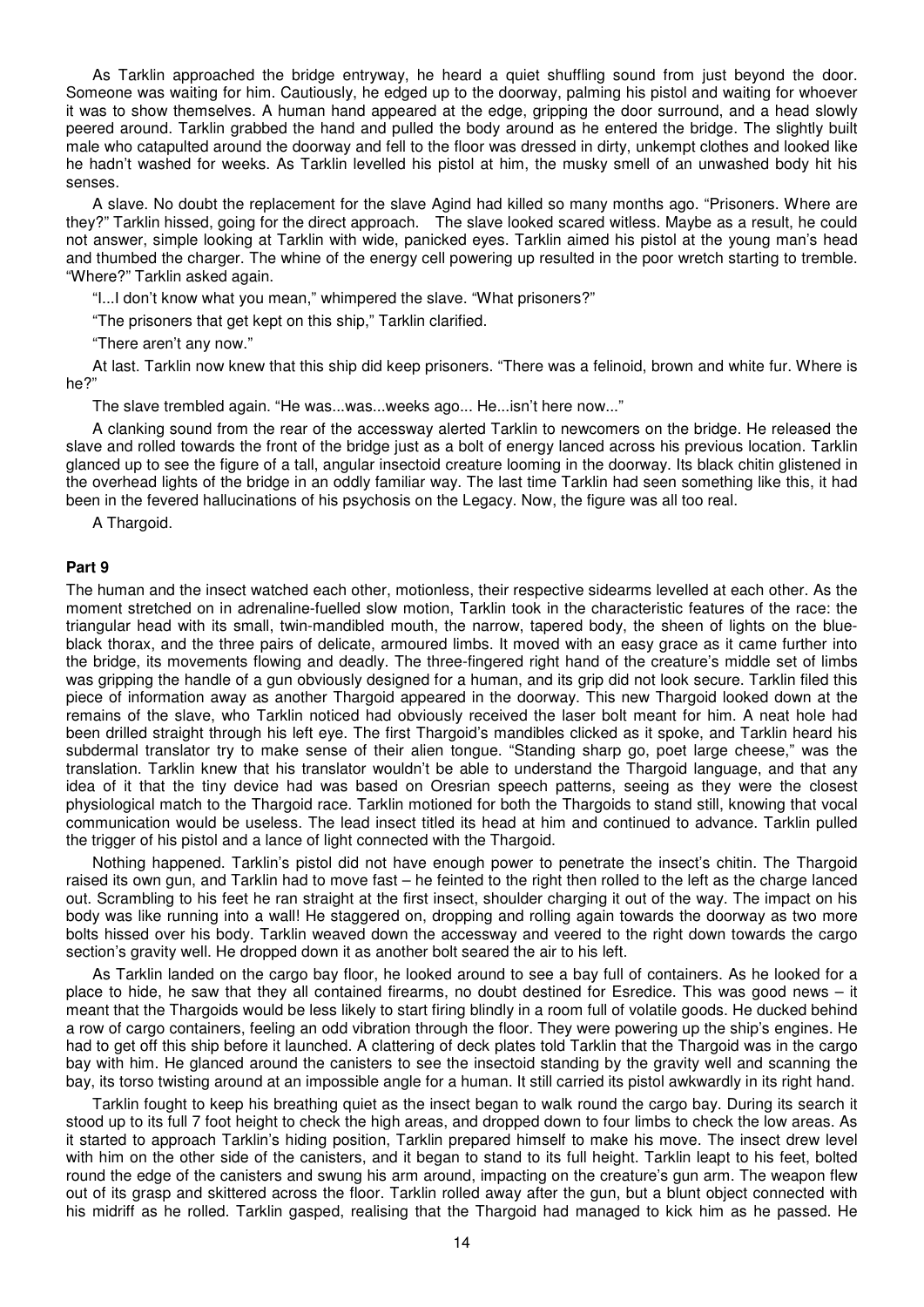came to a stop and forced himself to his feet. The gun was still a few metres away – too far to reach before the insect intercepted him. The creature was now on four legs, its upper two arms snapping out at him. The arms were the thickest of the upper limbs, connected at the shoulders and jointed the opposite way to human arms in a way very reminiscent of the Lavian preying mantis, which had been seeded there from old Earth stock. They looked powerful, and the inner surface was slightly barbed. Tarklin backed away slightly as the Thargoid advanced, his translator still giving him garbled phrases as the thing spoke. Tarklin circled to the left and quickly launched a kick at his adversary's foreleg. The limb bent in place, but did not break – not as brittle as it looked. The Thargoid clicked its mandibles quickly as it lanced out with one of the uppermost limbs. Tarklin tried to dodge it, but it caught him high on his back with a sensation like tearing cloth. Immediately, it started to throb in pain. He dodged around to the right and ran towards the Thargoid. It raised an arm to intercept him, but Tarklin rolled underneath it and came to his feet next to the upper torso. He put both hands together and brought them down had on the thing's back. Its head came up with the impact, and Tarklin raised his hands again and brought them down once more on the triangular head. The mouth opened wide in what Tarklin hoped was a cry of pain, and Tarklin heaved himself around the insect and made for the gun. He just got to it as he heard the clattering of chitin-covered feet begin. He rolled to pick it up, and when he finished the roll, the Thargoid was bearing down on him. In a flash, he raised the pistol and fired. A bolt of light impacted in the centre of the Thargoid's body and exited from its back.The Thargoid was stopped in its tracks by the impact, only half a metre from Tarklin. The pilot fired again, and another bolt tore into the upper thorax. Dark red ichor started to flow from the wounds, spattering to the ground as the shocked creature stood there. Tarklin raised the pistol and shot the creature in the head. Its body fell to the ground.

 The vibration in the deck plates told Tarklin that the ship was readying for launch. He had to make a choice: he could try and take the bridge or he could get the hell off this ship. He checked the gun in his hand, and noticed that the charge was almost drained – he couldn't guarantee that the remaining charge would be enough to penetrate the armour. Angrily, he discarded the weapon and looked around. The port side of the cargo bay held a doorway that Tarklin assumed would lead towards the access ramp. He ran to it and it hissed open, leading to a short accessway. The inner airlock door was there, straight in front of him. Through the window he could see the closed outer door, and through the window in that he could see the floor of the docking bay. It was moving. The ship was turning in the bay. Tarklin hit the door control and nothing happened. He tried the manual locking wheel, and it refused to turn. He was trapped! He ran back into the cargo bay and desperately looked around for anything that might help. His eyes fell on the midsection of the bay, where a three-meter door was marked out with caution symbols. The inner cargo scoop door! If he could open that, it should give him access to the fuel scoop. A way out!

 Tarklin knelt on the door and prised open the maintenance panel. The locking mechanism for the door was tied into the sensors in the scoop, and was usually opened when it detected a bulky item in the scoop's mouth. Tarklin studied the circuitry, looking for anything that looked like a control chip. There were three possibilities, but only one of them looked like it had any tracks leading off to the centre of the door mechanism. Tarklin grabbed that one and pulled. To his relief, he heard the muffled clunking of the door releasing. It slid back, jolting him as he sat on it, then it tilted down, revealing the interior of the cargo scoop. Tarklin ducked under the lip of the floor and headed down into the scoop's mouth. From here he could see the bay outside, the walls rotating around as the ship turned towards the exit doors. Quickly, Tarklin ran down to the lip of the scoop and looked over the edge, just as the ship finished rotating and started moving forwards. It was only a couple of meters above the ground and was starting to rise. Tarklin jumped from the edge and hit the floor rolling, the ship passing over his head as it rose.

 Tarklin got to his feet and, ignoring the pain from his midriff and his lacerated back, ran to the docking bay entrance. He pounded through the corridor and keyed himself quickly into the Legacy's docking bay, heading straight up the ramp into his ship. "Adelie," he called, "launch the ship!"

"We haven't got clearance!" the ship complained.

 "Screw the clearance!" exclaimed Tarklin as he took his seat at the astrogation console. "Just launch! I'll pay the fine!"

 Adelie wisely decided not to voice any other objections and launched, using the ship's thrusters to align it with the docking doors. The station's automatic systems catapulted the ship out of the docking bay just in time for Tarklin to see the Wolf arcing off to the right. He wheeled after it and accelerated to full speed. The Wolf was suddenly enveloped in blue light as the crackling hyperspace field enveloped it, and it vanished, leaving only the blue entry field. Tarklin nosed the Cobra straight for it, following the Wolf into hyperspace. In the hypertunnel, the coruscating energy cast an eldritch light across everything. Tarklin could just make out the shape of the Wolf in the distance, but there was nothing he could do – he had entered hyperspace at maximum realspace speed, and the ship's lasers wouldn't work in a hyperspace wormhole. After a few minutes, the Wolf vanished, and less than a second later the *Legacy* was dumped back into realspace.

 After the normal few seconds of disorientation that followed a jump like that, Tarklin checked the scanner – the Wolf was to his starboard. The HUD showed that they had arrived in Esredice. He immediately accelerated to full power and wheeled after the Wolf. It was turning to intercept, its laser lancing out. Tarklin rolled his ship so that it was 90 degrees out of alignment with the Wolf's z-axis and depressed the trigger. The military laser lanced out, and Tarklin saw the energy dissipate on the shields of his adversary. Meantime, the harsh screeching noise of the energy being drained from his ship's energy banks rattled in his ears. As they approached each other in this traditional jousting contest that opened most ship to ship combat, Tarklin knew that if he didn't alter course first, this Thargoid would just plough straight into him. They knew no fear, and Tarklin knew that the Wolf's hull was just as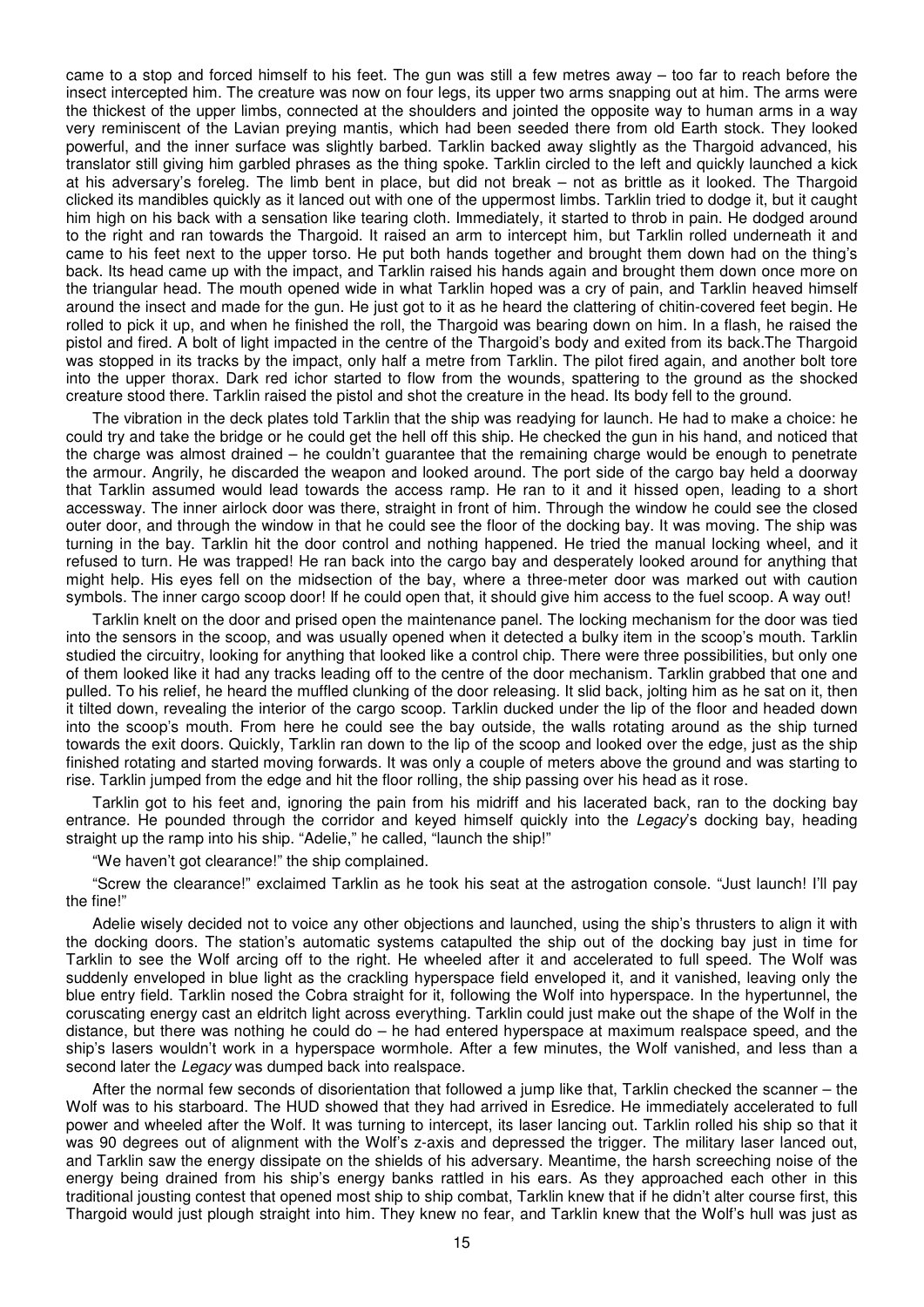resilient as the Cobra's. He waited until the collision detection alarm sounded then began to pull on the stick to alter course when the Wolf banked away to the right! It seemed that the Thargoid's confidence in his ship was shakeable after all.

 Tarklin wheeled around and cut speed to two thirds, watching the scanner for changes in the Wolf's course as he came around. When the ship appeared back on the viewscreen, it was banking away again. Tarklin lined it up and fired a quick burst from the military laser. The Wolf dramatically changed course, practically reversing its course and heading back the way it came. It jinked and dived as Tarklin tried to bring it back into his crosshair. It wheeled around suddenly and ran straight for him, laser fire preceding it. Tarklin fired another short burst before making his own evasive manoeuvres, trying to keep his ship out of the insect's line of fire. He rolled the ship around in a complete 360 turn as he pulsed his speed up and down. At the end of that movement, the Wolf was in front of him again, heading relatively upwards on the screen. Tarklin let fly a long barrage of laser fire, noting with satisfaction that the shields were down as hull fragments flew off. The Wolf barrel rolled then arced off at full speed, skimming past Tarklin's ship at close range. Tarklin tried to roll round in time, but laser fire screeched through his bridge, draining the forwards shield and reducing the rear to sixty percent. By now, Tarklin's laser was reaching the overheat mark, and both ships danced around the stars for a few moments, trying to buy time until their lasers cooled and their shields recharged. As they looped and rolled around each other, Tarklin locked a missile onto the Wolf but didn't fire. The next time that the Wolf passed into his crosshairs, Tarklin cancelled his roll and accelerated to full, closing the distance with the surprised adversary quickly and with his laser cutting into the hull al the way. The Wolf rolled to face the Legacy and began firing in response, but had less than a second of contact before Tarklin was on top of it. He launched the missile just as the Wolf's hull vanished from the bottom of the viewscreen. He immediately switched to the rear view, and saw the Wolf desperately trying to race away from the close-range warhead, which was gaining on its tail. As Tarklin watched, the warhead detonated, and the Wolf spun out of control, fatally damaged but still in one piece. The engine was venting plasma in great plumes, and fires were visible on the hull. Tarklin rolled his ship around and switched to front view just in time to see an escape capsule launch from the wreck. As the pyramid shaped pod ignited its engines, the Wolf began to break apart, and then exploded. Tarklin watched the pod begin its journey to Esredice with its alien occupant and turned the Legacy towards it to give chase. He manoeuvred alongside it, lining it up with his starboard viewscreen, and looked inside, through the small viewpoint. Looking back at him from there was the triangular face of the Thargoid. A small part of Tarklin had hoped that Sereeni might have been in there. Accepting the fact now that his friend was likely dead, Tarklin decelerated and fell in behind the Thargoid's escape capsule, pacing it as he watched the blue flare of the pod's thrusters. He lined it up with his crosshair and, with an expression devoid of all emotion, pulled the trigger. The laser cut the pod in half but there was no explosion. The two halves simply drifted apart, and the exhaust plumes faded away. Tarklin watched them for a few moments as he decelerated the Legacy to a standstill. "Well," he said, "haven't you got something to say about my shooting an escape capsule?"

"No," responded Adelie. "It was a Thargoid in there."

"Yes," responded Tarklin sadly, "just another Thargoid."

#### **Epilogue**

The early evening sun was trying its best to shine down on Holdstock Plaza despite the efforts of the clouds to obscure it. At least it wasn't raining, reflected the caretaker. The Remembrance Clock was blooming nicely, and the golden flowers were picking up the sun's rays spectacularly, shining like real metal in the light.

 The gardens were busy again, with tourists everywhere. It was a sign of how much respect was accorded those remembered here that the caretaker had very little cleaning to do even during a busy afternoon like this one. Even so, he had a job to do, so he patrolled the pathways to make sure that everything was just right.

 It was on this patrol that he saw again the figure of Lewis Tarklin bent over the marker for his wife. "Back so soon?" quipped the caretaker. Tarklin looked up at him with an expression of irritation. The caretaker took a step back. "Sorry, sir, I didn't mean to offend. I'll leave you alone now." He started to head on along the pathway.

 "Wait," came Tarklin's voice. The caretaker stopped and looked back at the pilot, who was now standing up. "You look after these markers, don't you?"

"Yes, I do. I look after the entire garden, sir."

"There was a badge and a ring in my wife's marker," said Tarklin. "They've gone."

 The caretaker nodded. "Yes, sir, I took them out myself. It's not a good idea to leave stuff like that lying unprotected like that, especially with so many tourists around. Don't worry though, I kept them safe."

"Where are they?"

 "They're in the exhibit locker in the museum," he said, indicating the main GCW building, inside which was a small museum of GalCop history. "Quite a few people leave trinkets and things on the markers, but they always get taken eventually, especially if they're valuable. After you left the other month I made sure they were put somewhere safe.

Tarklin nodded. "Fair enough then. Do markers ever get stolen?"

 "No, sir. I won't allow that. If anyone moves a marker from its place it's a finable offence. There's security in place to make sure that doesn't happen."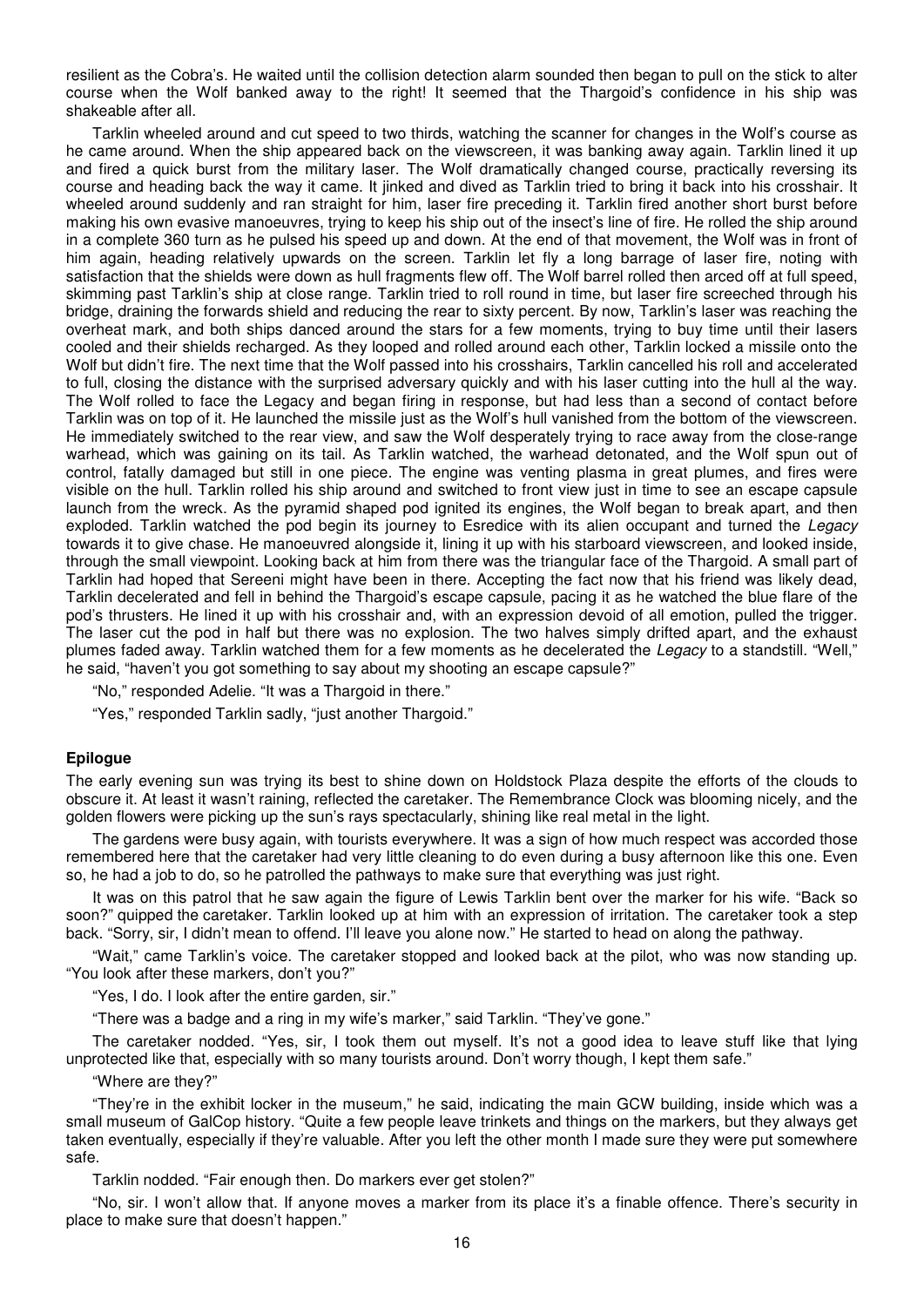Tarklin nodded, apparently satisfied, and turned back to looking at his wife's marker. The caretaker noticed that another, smaller marker was next to it, shaped like a Cobra Mk III carved in black stone. It was placed with the rear face on the ground, so that the nose was pointed to the sky, and the bottom face has a plaque attached. It bore simply a name and a single line of text.

# **Agind Sereeni A Friend In Need**

"Have you ever lost anyone?" asked Tarklin.

"A fair few friends and relatives, sir," answered the caretaker. "I'm getting on a bit now."

"Was there anything you could have done to save them?"

"Oh, maybe, maybe," replied the caretaker quietly. "but there's one thing I always remember when I think about those who have passed on."

"And what's that?"

"They're never entirely dead until we stop remembering them."

Tarklin stood quietly looking into the approaching sunset for a few moments, then looked over at the caretaker with a slight smile on his face. "Thank you," he said simply.